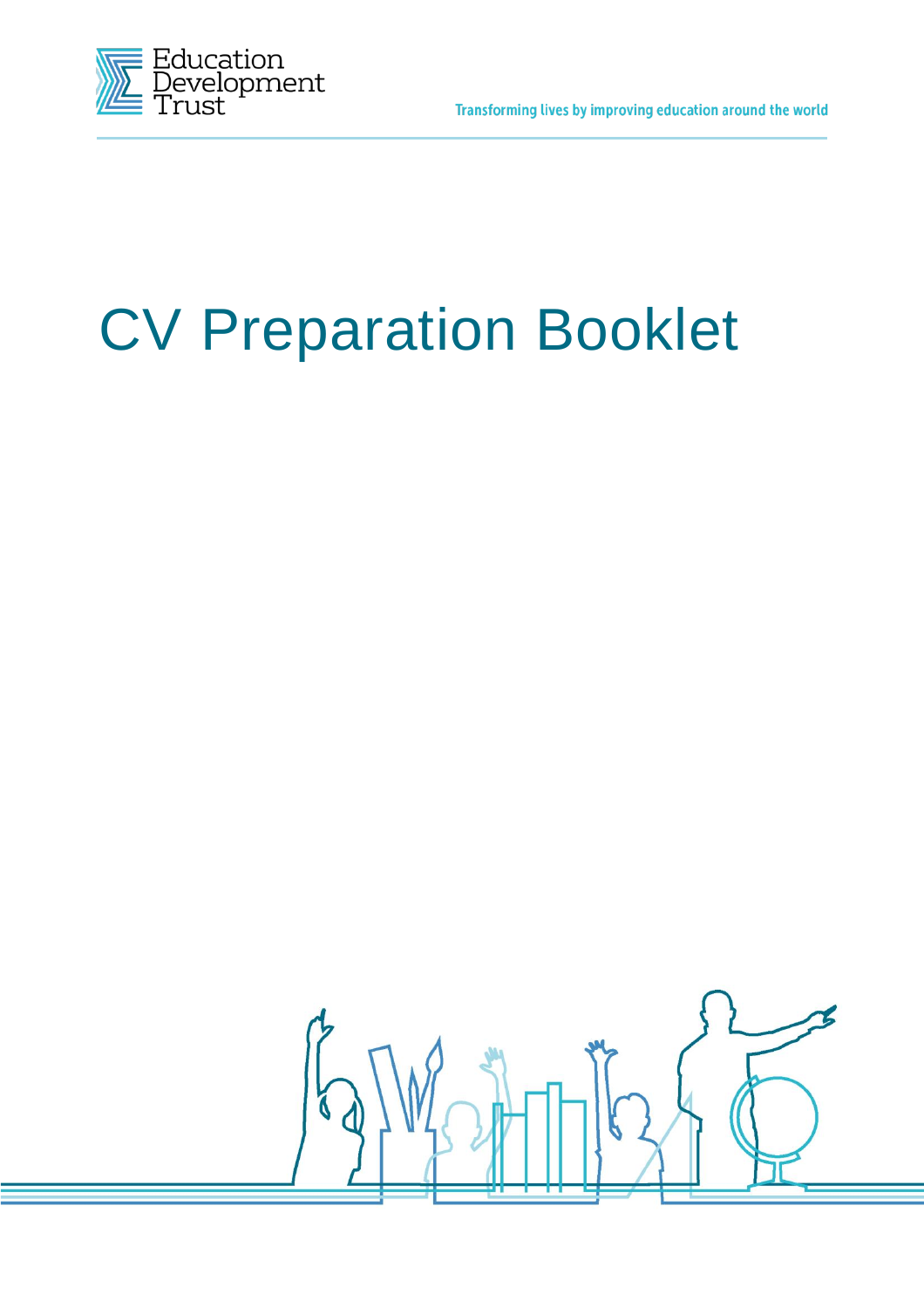

## **What is a CV?**

The main purpose of a CV is to interest an employer sufficiently to invite the writer to an interview.

A CV is a sales document – a chance for someone to sell themselves in writing to an employer. Remember it is a summary, not an autobiography.

A CV is your own personal document and there is no right or wrong way of producing it. However, you can rely on the following as being good practice. You will be offered many opinions but, in the end, your CV must reflect you as an individual.

#### **Presentation and content is vital**

- A CV is usually no more than two sides of A4 (single sided)
- Use good quality paper
- Good layout is essential you can expect the average employer to give less than one minute to each CV before deciding to reject it or give it further consideration. Therefore, it needs to be easy to follow
- Bullet points are useful the first glance should give the impression of a clear and easy to follow document
- Ensure consistency of layout, font (usually between font size 11 to 12) and headings, with plenty of white space – avoid bright colours, boxes, pictures etc. *unless* you feel they add something specific to your CV
- Information should be concise and relevant to the job
- Do not just rely on spell check get someone else to read it to check for ease of reading, grammar and spelling mistakes
- Clearly describe your experience and achievements
- Many people undersell and underestimate what they have to offer make sure you take time to draw out your past responsibilities and achievements and match this to the job you are applying for
- If posted, send it unfolded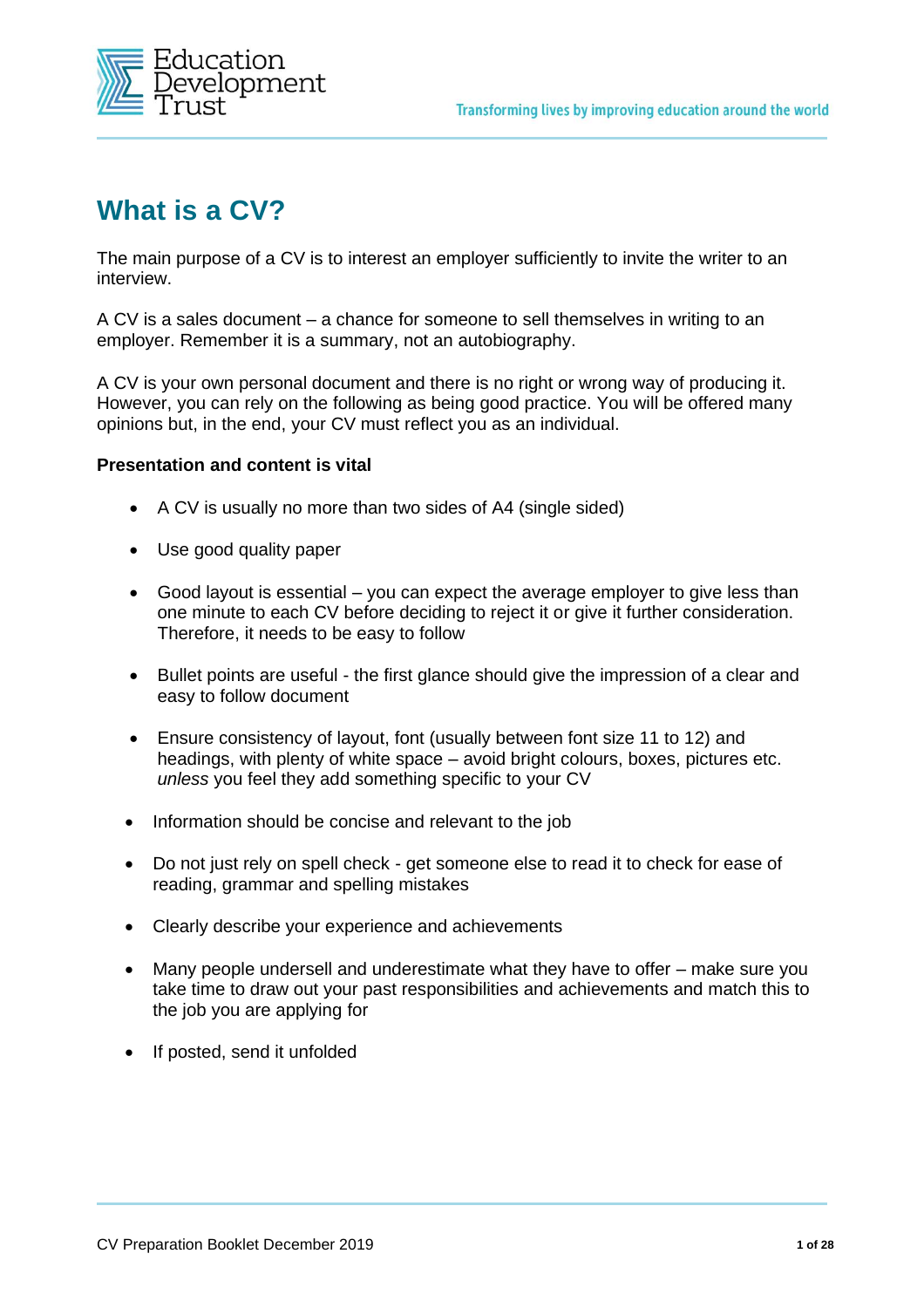

#### **Common errors – beware!**

- Failure to identify what the employer is looking for/giving irrelevant information
- Poor presentation or spelling
- Putting things on your CV that you cannot talk about or back up at interview
- Don't repeatedly use 'I' in your personal profile
- Ensure your email address is professional (e.g. not lagerboy@.... Or pussycat85@...)
- Including date of birth this isn't required so leave it off

#### *Keep copies of all of the letters, CVs and application forms you send out – you will need them to prepare for interviews.*

Try to look at your CV from the point of view of an employer. Make sure that the most important things they need to know about you stand out.

A CV is always a work in progress, adapted for each employer and job. Ensure you keep it up to date throughout your career, changing it to suit different jobs.

You can store your CV on a memory stick and keep a paper copy just in case. This way, you will be able to react quickly to emerging job opportunities.

## **Applicant Tracking Systems**

Applicant tracking systems (ATS) are something to be aware of when using your CV to apply for jobs. Increasingly companies are using ATS systems to filter CV's before a human has even laid eyes on it. These computer systems look for key words in a CV which are relevant to the job and filter out CV's which they deem 'not relevant'. Employers use these systems to save time looking through lots of CV's.

To make sure that these ATS systems pick up your CV, there are a couple of things you can do:

- Don't include things like images, tables or charts on your CV. AT Systems can't read these and so will discard your CV.
- Ensure you tailor your CV to the job description you are applying for. Use keywords from the advert in your CV.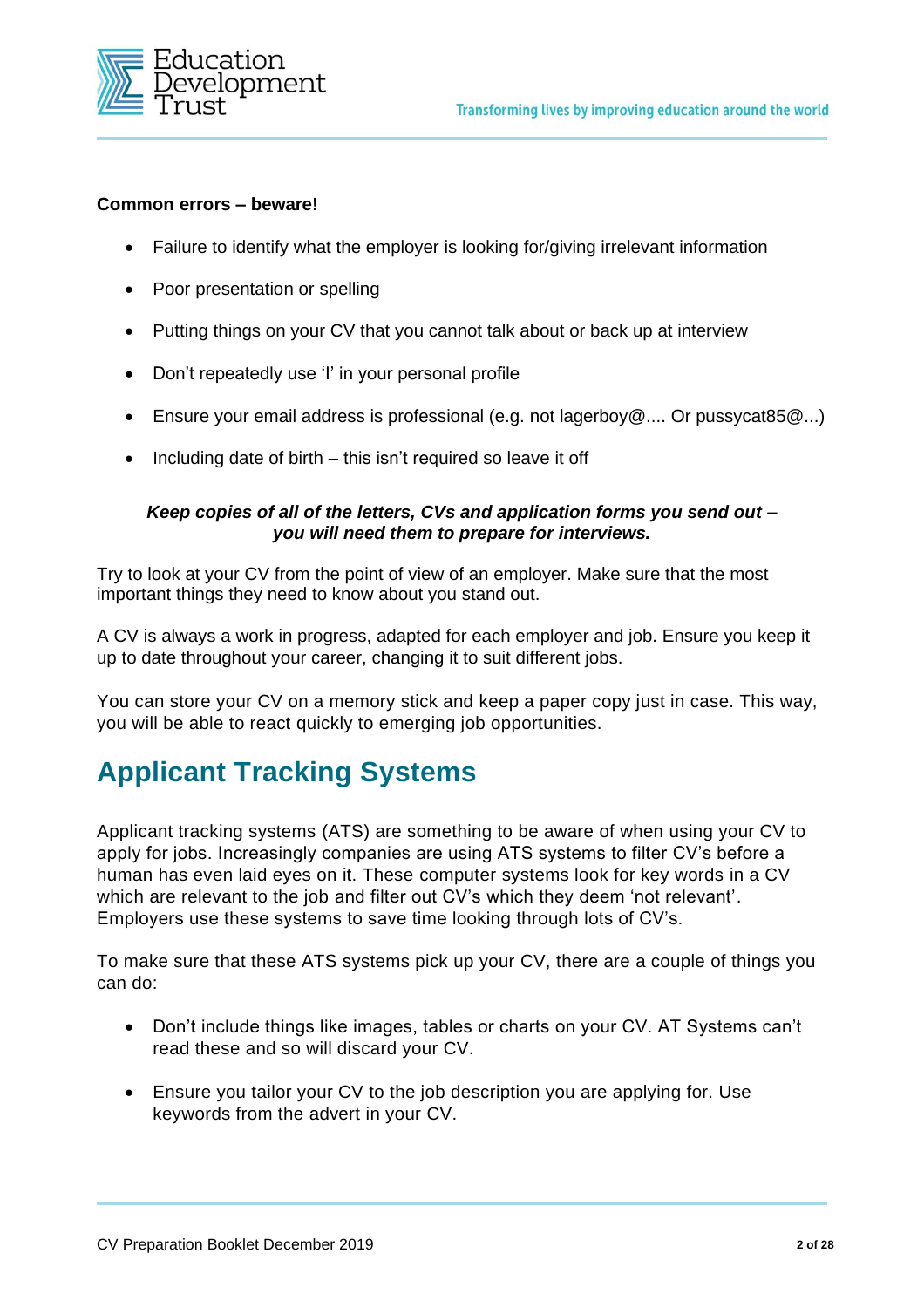

## **Frequently asked questions**

#### **What are the different styles of CV?**

The most frequently used styles are:-

#### *Chronological CV*

This format lists your work history and education, starting with the most recent. It demonstrates how you have progressed over time in a manner that shows you are suitable for the jobs you are targeting.

#### *Functional/Skills Based*

This highlights the skills and abilities you can offer to the job in question, based on those you have gained during your career. It suits most application situations, and is particularly useful for people who are going for a career change, have had a variety of jobs, or have gaps in their career history. It is essential that the skills are linked to the job you are applying for, and that you can give evidence.

#### *Examples of both types of CV are included in this pack*

#### **What writing style should l use?**

It should be concise and easy to read. The words you use can make a big difference to how you come across and whether an employer reads your CV. Try to use 'active' words, especially when describing what you achieved in previous jobs. Use powerful words like *managed*, *led achieved* and so on – there is a list of suggestions later in this pack.

#### **Do I need different CVs for different jobs?**

Your CV should be tailored for the job you are applying for, matching your skills and experience to the requirements of the job. If you are replying to a job advert, link your skills to the qualities required in the job description and person specification.

Where there is not a job currently advertised, think about what the job will involve and what the employer might be looking for. Take some time to find out about the main activities of the employer.

#### **Doesn't everyone stretch the truth a bit on their CV?**

There's a difference between selling yourself and inventing things! Selling yourself is placing your skills and experience in the best light. Never be tempted to invent qualifications or previous jobs. You might be embarrassed when asked about them at the interview stage. If you do get the job based on your CV and your employer subsequently discovers you have lied, you may be subject to disciplinary procedures, up to and including dismissal.

#### **If you need more help go to:**

<https://nationalcareersservice.direct.gov.uk/get-a-job/cv-tips>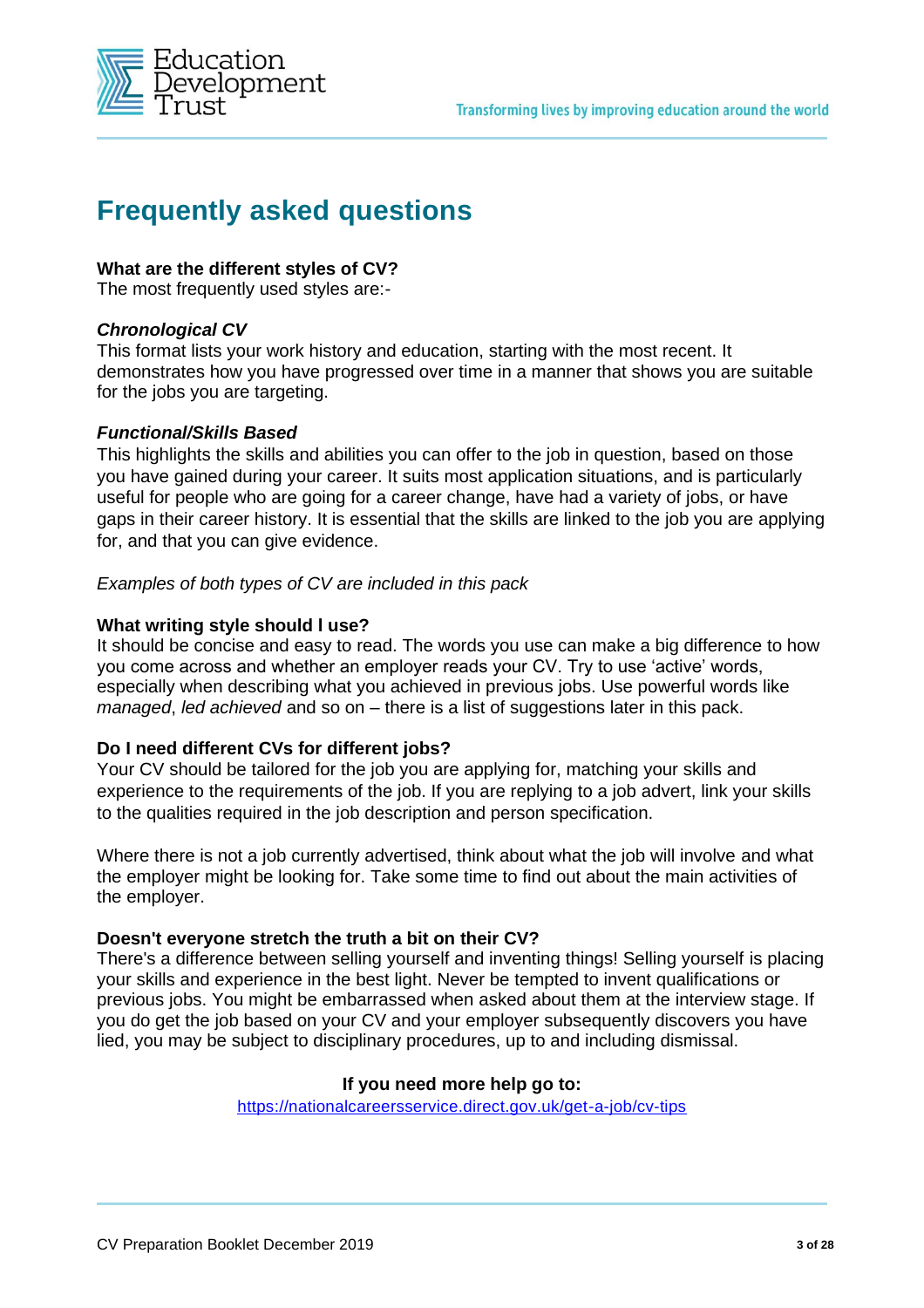

## **CV Content Guide**

#### **Contact Details**  Name Address *(optional)*  Telephone No Mobile No Email address

- Make sure your name is on the top line on the first page of your CV, (*not as a header as it may be difficult to read by online applicant sorting software or could be easily deleted in transfer)*.
- You don't need to include the words Curriculum Vitae or CV
- If including your address, try not to take up too much space. Use one line for this, then a separate line for telephone numbers and email address
- Try to avoid using email addresses that are "nicknames" or email addresses that look unprofessional to prospective employers
- Don't include your age, marital status and nationality. Recruiters should be making a decision based on your skills and abilities and experience, not your personal details.
- If you are uploading your CV to a public/recruitment web site it is recommended that you do not include your address or landline, to avoid unnecessary disclosure of your personal data (and identity). Instead keep it to your e-mail address and a mobile number.

#### **Profile**

The profile is a "sales pitch" and is a good way of immediately creating a strong and favourable first impression, making an employer want to read on. Ideally it will not take up many lines (around 50 – 100 words**)**. It is an opportunity to show the employer that you closely match their job requirements.

You may want to state the type of work you are looking for and then summarise; how you can contribute to the business/add value, that you have the relevant experience and skills for the role and can "do the job".

It is probably not helpful to write a profile that just describes your personal qualities and attributes (e.g. reliable, hardworking, able to work as part of a team or use own initiative). Employers may well disregard this type of profile as too general and unfocussed.

#### **Skills and/or Achievements (optional)**

Under the profile you have the option of including a list of Skills or Achievements.

A skill is a particular ability to do a work related task e.g. a Sales Assistant has "customer service" skills. Give your skills some context by putting them in a sentence. Don't just say "Communication Skills". Give a description. Are they verbal or written? If verbal, are they in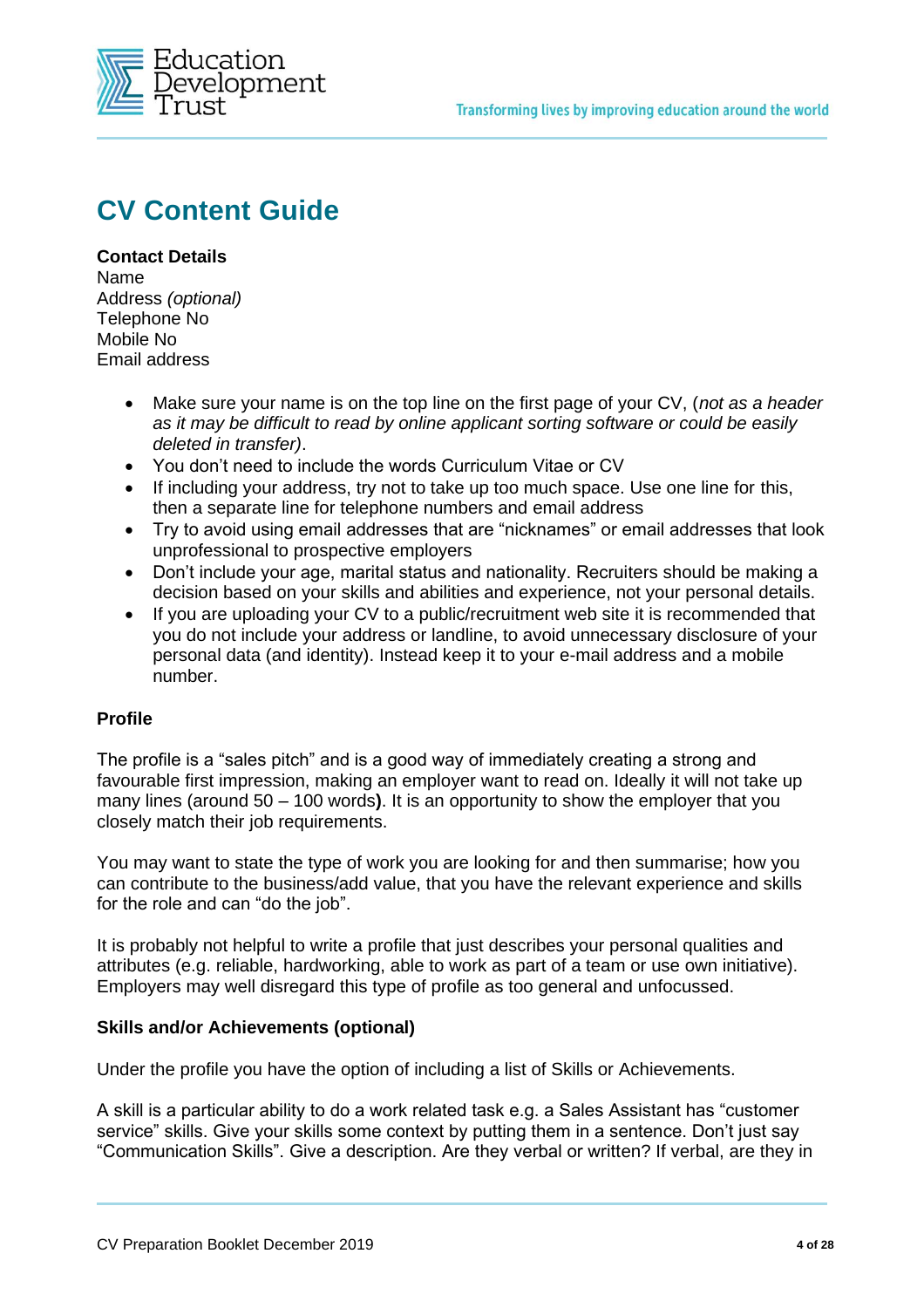

the area of selling, counselling, operating a telephone help desk, greeting visitors, talking one-to-one or giving presentations to groups for example?

An achievement should have a "result" – otherwise it is a key responsibility. If applying for management or business development roles a list of key achievements illustrates the value you can bring to a company. Some people incorporate them into the description of each role they have held within their career history.

Ideally do not repeat what you have stated in your Profile – rather develop or add to what you have said and use bullet points to help to make this information easy to read.

#### **Career/Employment History/Work Experience**

The purpose of this section is to give an idea of the range of your experience in the workplace

- List your most recent employment first (include Employer, Job Title, Dates and Duties or Competencies and Achievements)
- Give a brief description of your job role to highlight your key skills and experience
- Don't feel you have to go back to the beginning of your work history. As a general rule, go back at least ten years (or include the most relevant aspects of your career)
- Avoid unexplained gaps in your employment history. If you had time out travelling, job seeking, volunteering or caring for a relative, include this along with details of what you've learned or gained from these experiences
- If you have a criminal conviction, you are not expected to disclose it on a CV but you must be prepared to deal with the issue, if appropriate at interview. This organisation can advise if you need advice on disclosure www.nacro.org.uk
- If you have had several similar jobs, avoid repeating the information about them try to say something different about what you achieved in, or gained from them
- You can include any significant achievement or benefit you brought to each organisation you worked for
- If you don't have much work experience, you might like to highlight your education and training – or any work placements you've completed
- Include voluntary work in this section, as appropriate. Consider putting a job title describing your role, rather than "volunteer" and just mention it as a voluntary role in the job description

#### **Education, Training and Qualifications**

- Consider what training or qualifications are relevant to the job you are applying for whether they are from in-house training, professional qualifications, college courses or academic qualifications.
- You don't always need to list every course and qualification you've completed, although in some cases this might be appropriate (e.g. for recent school leavers)
- Remember to include details of courses you are currently studying if relevant you can include information about specific modules completed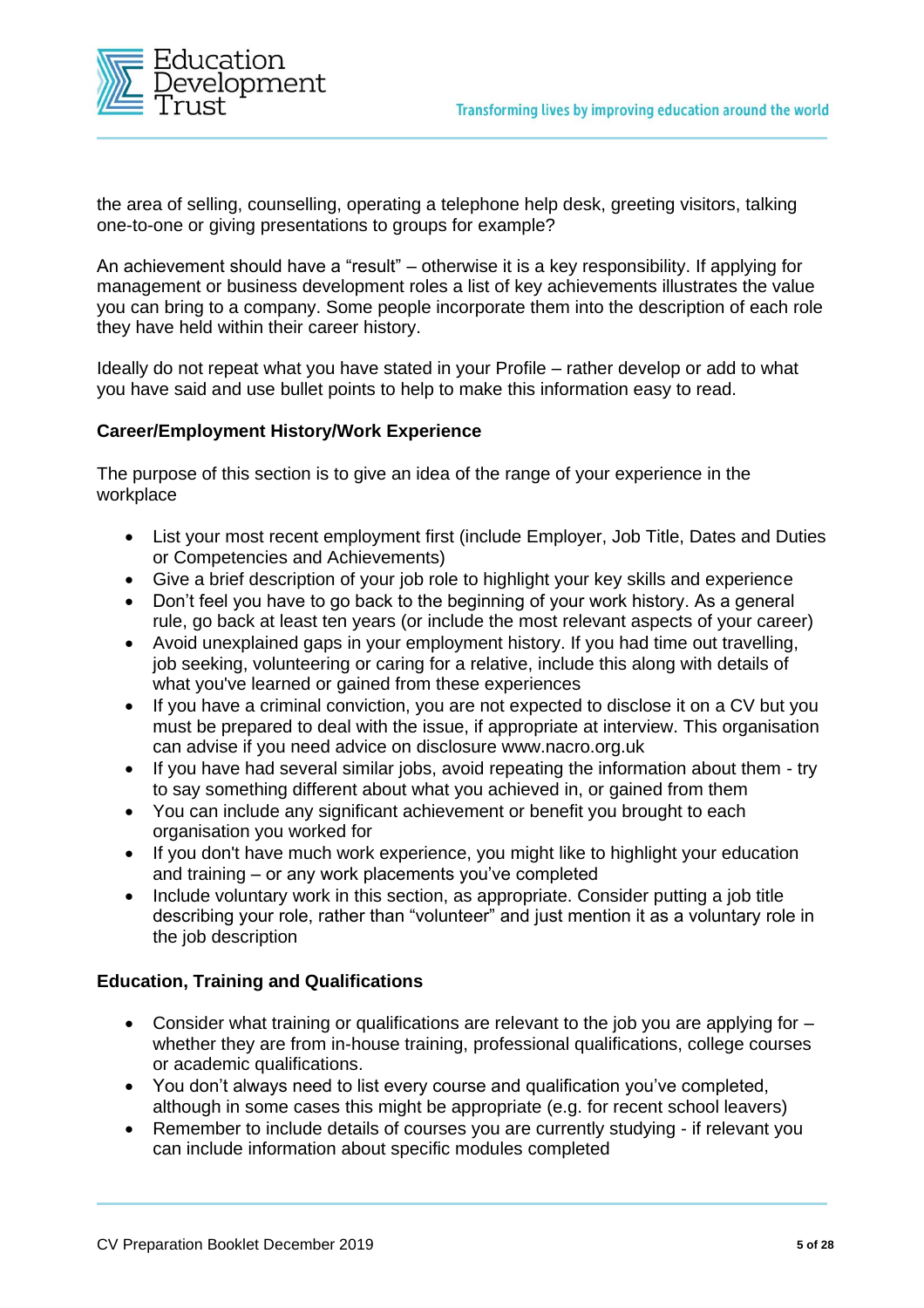

- Put the qualifications or training in order of newest, highest or most relevant to the employer
- Include any relevant, non-certificated workplace training such as Manual Handling or Health and Safety
- It is not necessary to include the names and addresses of schools /colleges or the dates you attended if it is some time since you left education - just the qualifications achieved can be enough

#### **Membership of Professional or Trade Institutions**

• List membership of any professional bodies particularly if you have gained membership through study, assessment or accreditation

#### **Additional Information**

- This optional section gives you the opportunity to highlight any particular experience, skill or other piece of information that could strengthen your application, e.g. driving licence, competence in foreign languages, interests and hobbies
- Even though the content of this section may be more flexible than that of other sections, you should remember that it should be clear, brief and to the point

#### **References**

Do not include details of referees on the CV, it is no longer necessary to put 'References available on request'. The employer will ask if they are required.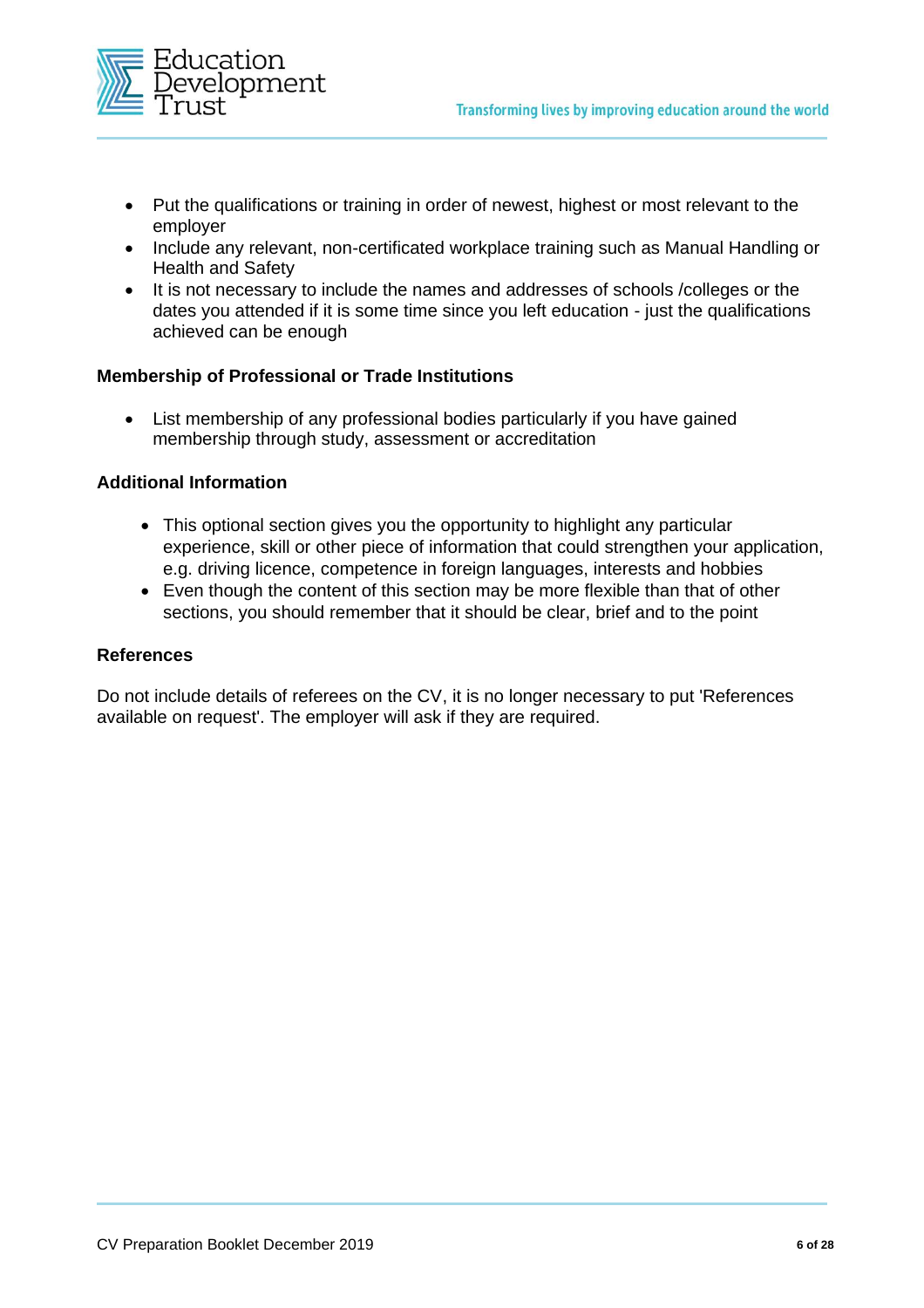



## **CV Information Sheet**

| Name                                                           |  |
|----------------------------------------------------------------|--|
| Contact details including<br>phone number and email<br>address |  |

| Profile |  |  |
|---------|--|--|
|         |  |  |
|         |  |  |
|         |  |  |
|         |  |  |
|         |  |  |

| <b>Skills</b> |  |  |
|---------------|--|--|
|               |  |  |
|               |  |  |
|               |  |  |
|               |  |  |
|               |  |  |
|               |  |  |

| <b>Employment History</b> | (Start with most recent job first) |                           |
|---------------------------|------------------------------------|---------------------------|
| Job Title                 | Company name                       | <b>Start/Finish Dates</b> |
| <b>Duties</b>             |                                    |                           |
|                           |                                    |                           |
|                           |                                    |                           |
|                           |                                    |                           |
|                           |                                    |                           |
|                           |                                    |                           |
|                           |                                    |                           |
|                           |                                    |                           |
|                           |                                    |                           |
|                           |                                    |                           |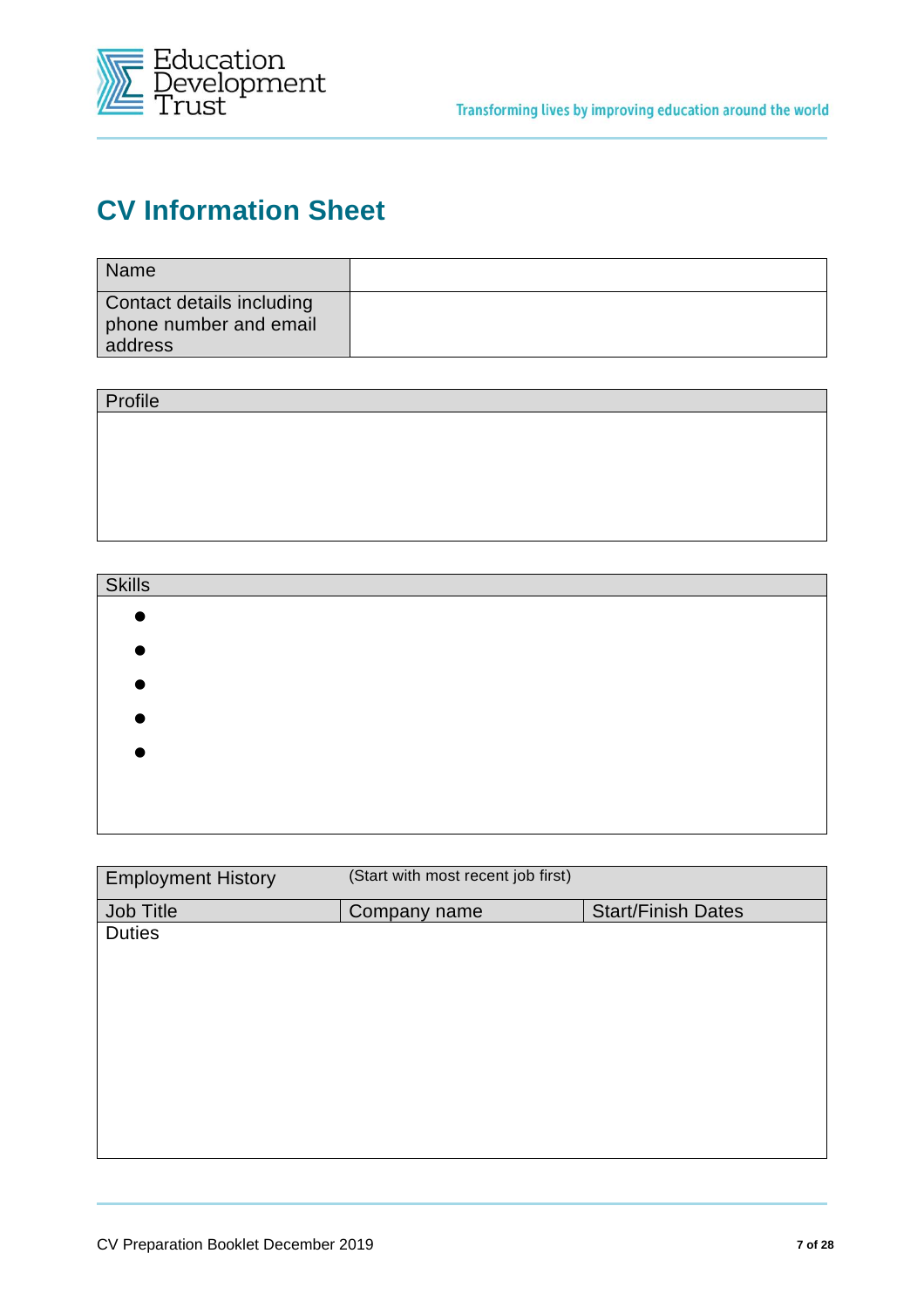

| <b>Employment History</b> | (Start with most recent job first) |                           |
|---------------------------|------------------------------------|---------------------------|
| Job Title                 | Company name                       | <b>Start/Finish Dates</b> |
| <b>Duties</b>             |                                    |                           |
|                           |                                    |                           |

| <b>Employment History</b> | (Start with most recent job first) |                           |
|---------------------------|------------------------------------|---------------------------|
| Job Title                 | Company name                       | <b>Start/Finish Dates</b> |
| <b>Duties</b>             |                                    |                           |
|                           |                                    |                           |
|                           |                                    |                           |
|                           |                                    |                           |
|                           |                                    |                           |
|                           |                                    |                           |
|                           |                                    |                           |
|                           |                                    |                           |
|                           |                                    |                           |

| <b>Education and</b> |                                       |             |      |  |
|----------------------|---------------------------------------|-------------|------|--|
| Training             |                                       |             |      |  |
| Course/Qualification | School/College/Provider               | Grade/Level | Date |  |
|                      |                                       |             |      |  |
|                      |                                       |             |      |  |
|                      |                                       |             |      |  |
|                      |                                       |             |      |  |
|                      |                                       |             |      |  |
|                      |                                       |             |      |  |
|                      | <b>Additional Information/Hobbies</b> |             |      |  |
|                      |                                       |             |      |  |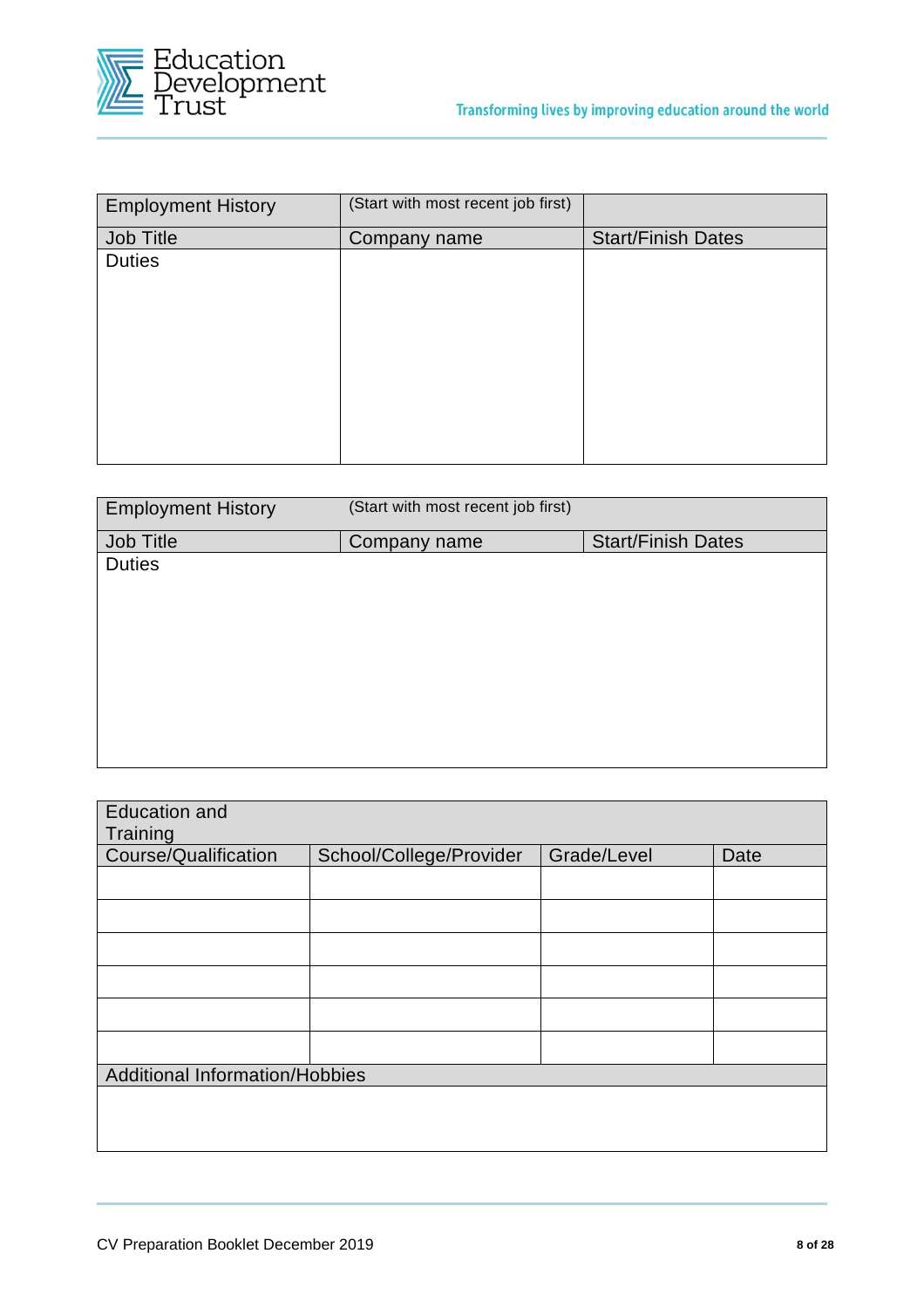

## **Examples of profile statements**

- 1. Commercially aware and customer focussed Retail Assistant who always aims to exceed customers' expectations and has a genuine care and interest in meeting customers' needs. Enthusiastic and quick to develop a strong product knowledge and actively endorses key offers and promotions in-store. Persuasive and sales focussed, performing efficiently and remaining calm when working under pressure to meet targets. A team player who enjoys being a role model to colleagues, identifying ways to help the team and take action to make sure that they deliver their best.
- 2. A customer focussed individual with many years' experience as a successful Financial Adviser, able to communicate easily and effectively with customers, with a genuine enthusiasm for delivering exceptional service. A passion to be the best and driven to identify potential sales opportunities. Able to remain calm under pressure, always polite and friendly with customers and colleagues. A flexible and selfmotivated team worker with excellent time management skills, strong numeracy skills and a keen eye for detail.
- 3. A self-motivated Sales Manager with a proven track record in driving sales within a targeted business environment. Comfortable analysing data to understand trends, performance and progress, with previous budget management experience and responsibility for maintaining accurate account plans in line with projected volumes. Good leadership skills with the ability to coach, motivate and develop a team to outperform. A highly effective communicator with the ability to influence across all levels of the organisation.
- 4. A talented Web Developer/Designer with extensive experience across a range of projects, spanning the complete development lifecycle from initial assessment through to handover, documentation and support. Able to design and develop responsive, standards compliant, secure and reliable web solutions and to deal with continual change, contributing constructively to improvement cycles. Comfortable working collaboratively in a cross-functional team to deliver quality software. An independent problem-solver, with first class written and verbal communication skills.
- 5. A qualified Machine Operator with extensive experience of manufacturing engineering and a certificate in CNC Programming. Now looking for the next role. Competent in the safe operation of production equipment, adhering to quality standards and maximising cost effectiveness, optimal running and equipment efficiency. Pays attention to detail, handling precision pieces of equipment. Solution orientated, hands on and comfortable working at pace and with manufacturing challenges.
- 6. An experienced Administrator accustomed to working in fast paced office environments. Excellent organisational skills, with the ability to prioritise own workload, take the initiative and work autonomously, supporting colleagues as needed. Strong IT skills. Functions effectively under pressure, approaching tasks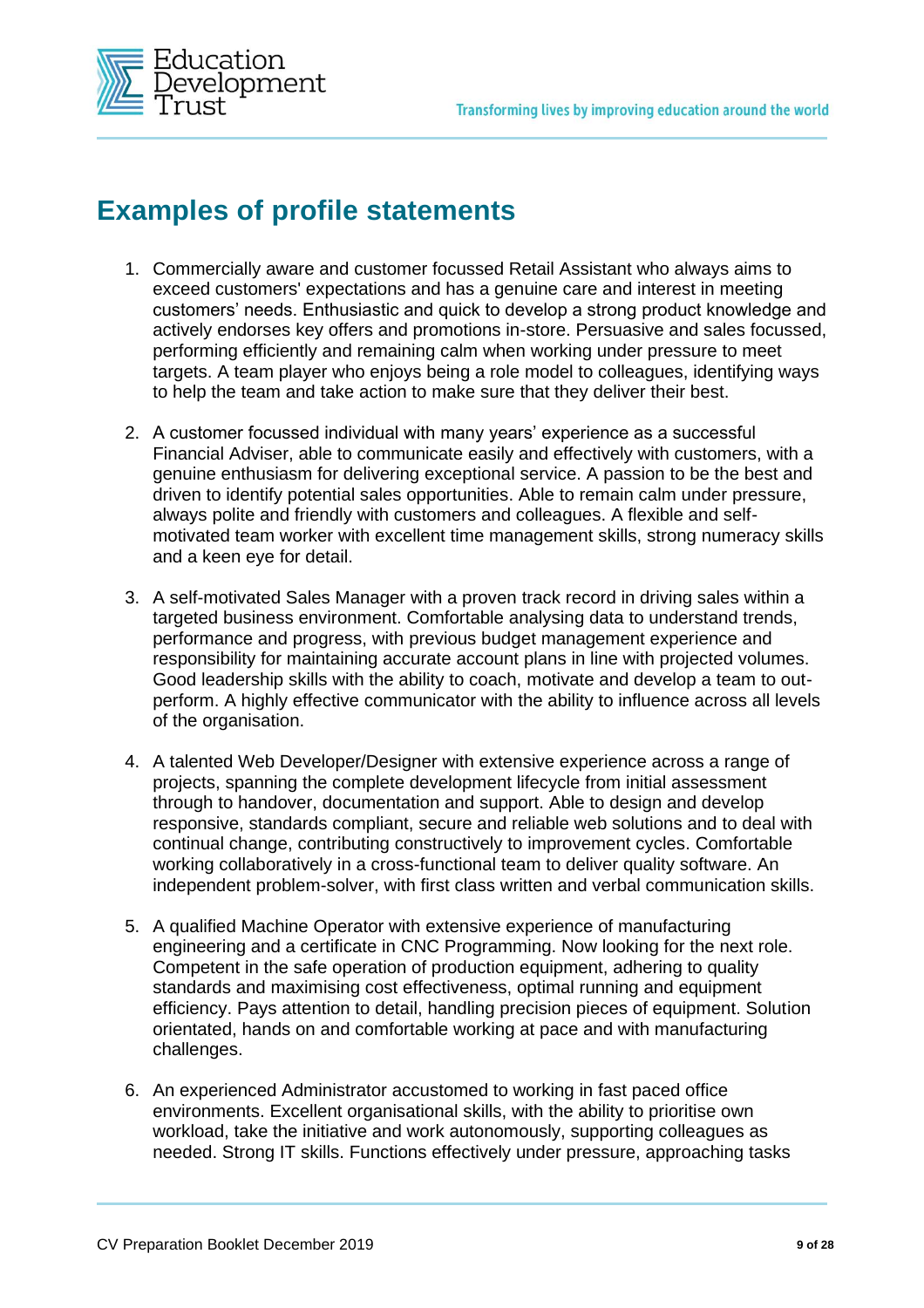

with confidence and clarity. Passionate about completing work to non-negotiable high standards of accuracy. Good interpersonal skills, a professional manner and a flexible attitude.

7. A versatile, reliable (Ground-Worker/Gardener/Labourer/Maintenance Operative) with experience of delivering professional maintenance services to fulfil required contracts. Highly motivated and trustworthy with the proven ability to remain good humoured and calm under pressure.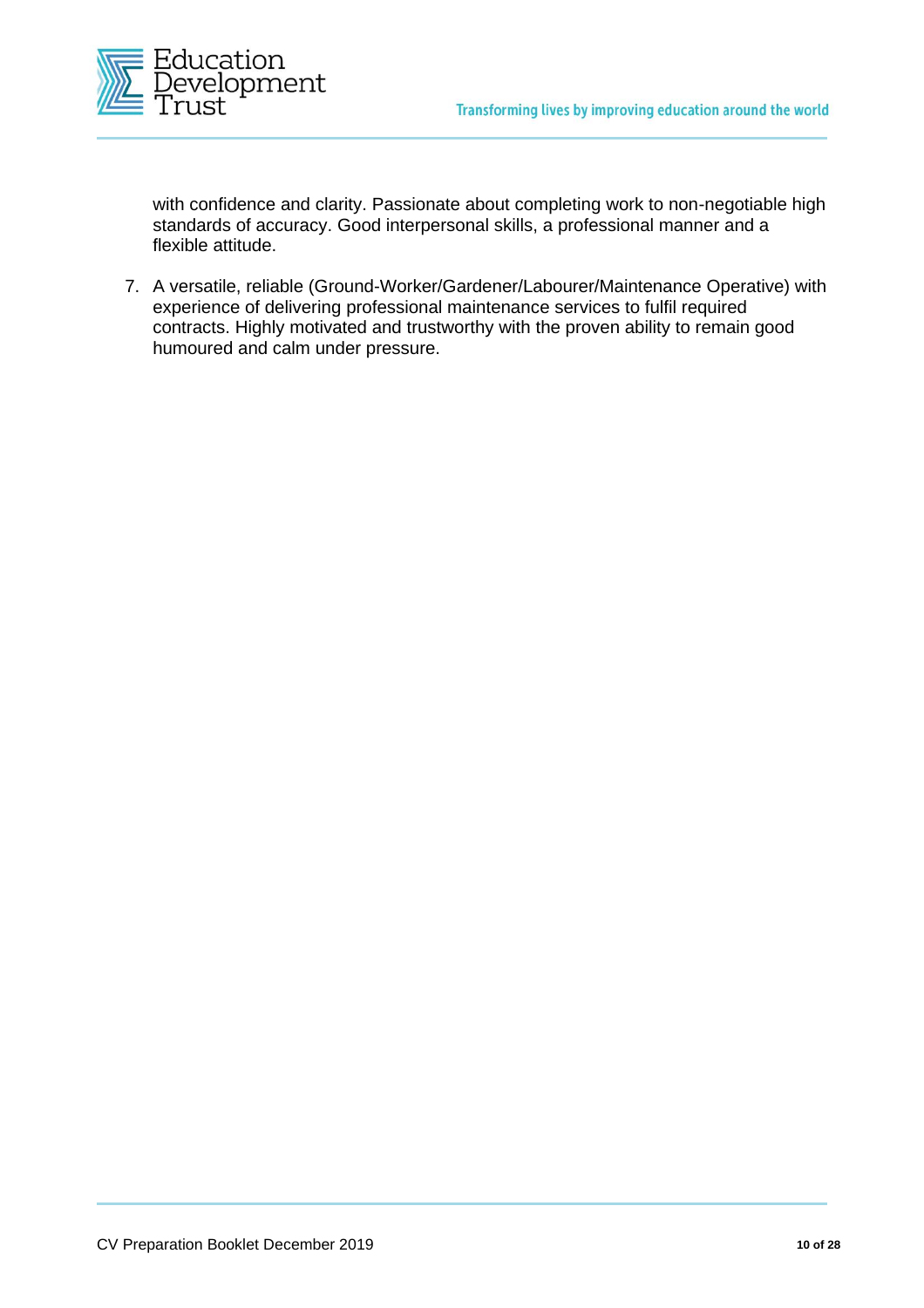

## **Examples of key skills checklist**

#### **Practical Skills**

| General repair and building work                | Merchandising                                  |
|-------------------------------------------------|------------------------------------------------|
| Forklift Truck licence in Counter Balance/Reach | Painting and decorating                        |
| Loading and unloading of goods                  | Maintaining equipment and machinery            |
| Mending and repairing of equipment              | Assembly work                                  |
| Diagnosing faults and testing equipment         | Handling materials or equipment with precision |
|                                                 | and speed                                      |
| General warehouse duties                        | Quality control                                |
| Food and beverage service                       | Food preparation/catering                      |
| Bar work                                        | Basic Food Health and Hygiene awareness        |
| <b>Awareness of First Aid</b>                   | Health and Safety at Work awareness            |
| Hygiene operations and use of cleaning          | Manual handling                                |
| equipment                                       |                                                |
| Passenger carrying                              | Multi drop experience                          |

#### **Information and Data Skills**

| Keeping accurate records                                                    | Cash handling and till operation                                       |
|-----------------------------------------------------------------------------|------------------------------------------------------------------------|
| Making accurate measurements or calculations                                | Stock control                                                          |
| Following written instructions or diagrams                                  | Keyboard skills                                                        |
| Working out costs and budgeting                                             | IT skills in Microsoft Word and Excel                                  |
| Reconciling goods purchase and sales ledgers                                | Managing company bad debt ledger                                       |
| Advance CAD design experience                                               | Produced monthly management accounts                                   |
| Forecasting and planning company's spending<br>liabilities and profits      | Recommending ways to reduce costs and<br>increase profits              |
| Carrying out internal audits of various<br>departments                      | Providing external auditors with company<br>reports and financial data |
| Overseeing the company's payroll, credit<br>control and bookkeeping systems | Filing tax returns and providing tax advice                            |

#### **People Skills**

| Encouraging people to talk and actively       | Explaining things to people                    |
|-----------------------------------------------|------------------------------------------------|
| listening to them                             |                                                |
| Dealing with queries and complaints           | Organising work rotas and holiday leave        |
| An ability to motivate and inspire others     | Training/tutoring staff                        |
| Managing/supervising a team of x staff        | Selling/persuading/negotiating                 |
| Relating to people of all backgrounds         | Being supportive to people                     |
| An ability to develop good relationships with | Patience and tact when handling difficult      |
| people from all backgrounds                   | situations                                     |
| Inspire confidence and trust                  | Assertiveness and the ability to represent the |
|                                               | interests of others, e.g. Advocacy skills      |
| A persuasive manner with the ability to       | An understanding of body language and other    |
| encourage patients to follow treatment plans  | forms of non-verbal communication              |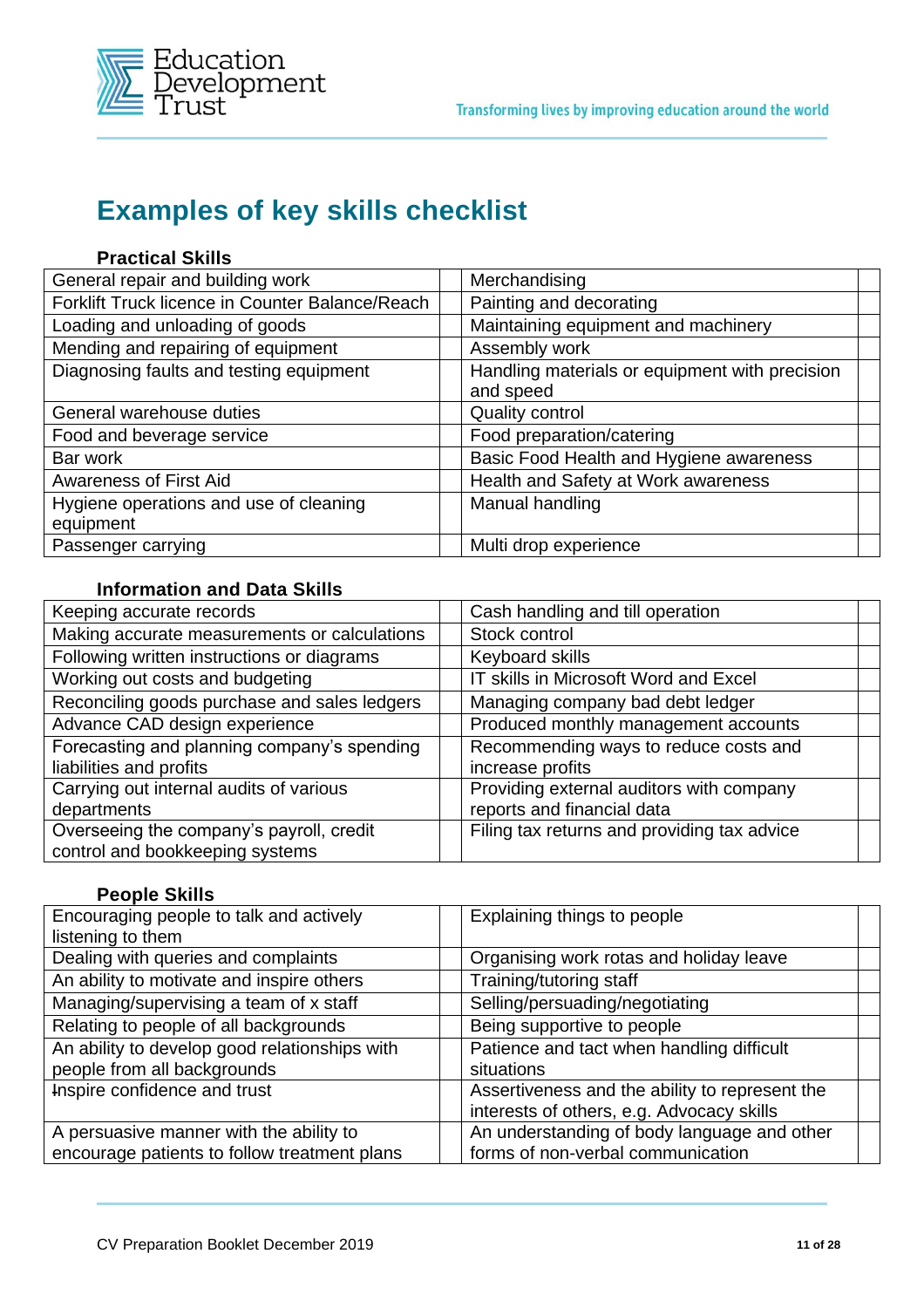

#### **Team worker/Initiative**

| Co-operative and reliable team member   | Responding positively to requests for help and<br>support |  |
|-----------------------------------------|-----------------------------------------------------------|--|
| Works well as a team member             | Assisting and supporting colleagues                       |  |
| Following instructions                  | Working on own initiative with minimum                    |  |
|                                         | supervision                                               |  |
| Developing and maintaining positive and | Co-operates with others, offering and accepting           |  |
| effective relationships                 | support and guidance                                      |  |

#### **Communication skills**

| Communicates well at all levels                                              | Calm and able to deal with difficult situations,<br>by telephone or face to face |  |
|------------------------------------------------------------------------------|----------------------------------------------------------------------------------|--|
| A good representative for an employer in terms<br>of attitude and appearance | Tactful and diplomatic                                                           |  |
| Polite and pleasant attitude                                                 | An ability to listen and follow directions                                       |  |
| Rapport building                                                             |                                                                                  |  |

#### **Customer Service skills**

| Polite and courteous with customers |  | Enthusiastic and approachable     |  |
|-------------------------------------|--|-----------------------------------|--|
| Helpful and friendly                |  | Ability to remain calm and polite |  |
| Respectful and empathetic           |  | Problem-solving skills            |  |

#### **Personal Management skills**

| High personal standards                         | Reliable and punctual            |
|-------------------------------------------------|----------------------------------|
| Smart appearance                                | Good time-keeper                 |
| Polite and professional                         | Exceptional record of attendance |
| An ability to check quality and accuracy of own |                                  |
| work                                            |                                  |

#### **Key Skills**

| Excellent written and spoken English             | Good numeracy skills                                              |  |
|--------------------------------------------------|-------------------------------------------------------------------|--|
| Literate and able to keep administrative records | Proficient at using Microsoft Word, Excel,<br>internet and email. |  |

#### **Working under pressure**

| <b>Efficient and timely</b>             |  | Prioritising in order to meet deadlines |  |  |
|-----------------------------------------|--|-----------------------------------------|--|--|
| Good time management skills             |  | An open and flexible approach to change |  |  |
| Good planning and organisational skills |  | An ability to deliver to timescales     |  |  |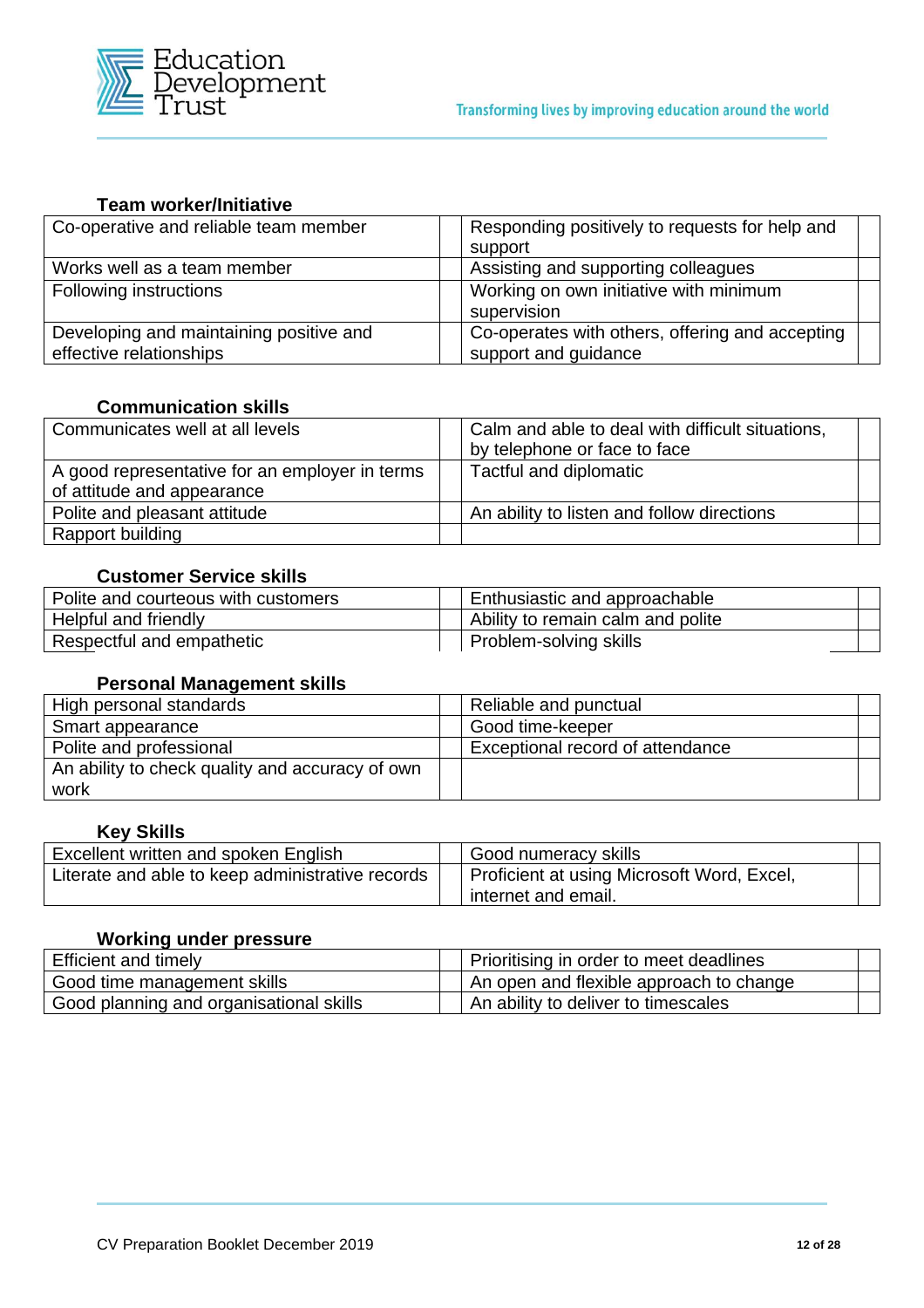

## **Useful key words**

In their various forms, you can use these words to:-

- describe yourself or your skills, e.g. "creative" or "high-achieving"
- describe things you've accomplished, e.g. "created" or "achieved"

They are in alphabetical order and will hopefully give you some ideas to get you started.

Achieved Acquired Active Administered Advised Analysed Arranged Assembled Assisted Awarded Built **Calculated** Capable **Collected** Commissioned **Competed Competent Competitive Completed** Composed **Conducted Consistent Consolidated Constructed Consulted Controlled** Co-ordinated **Created Creative** Decreased Delivered **Designed Determined** Developed Development **Devised** Diagnosed

**Directed Distributed** Drew up Dynamic Economical **Effective Efficient Eliminated** Engineered Established Evaluated Exceeded Examined Excelled **Excellent** Expanded Experienced Flexible Formulated Founded Generated Grew Guided **Headed** Identified Implemented Improved Incorporated Increased Initiated Initiative Installed **Instructed** Introduced Invented Involved **Jointly** 

Launched

Led Maintained Managed Modified Monitored **Motivated** Navigated **Negotiated Networked Obtained** Operated **Organised Originated Outperformed** Participated Performed Planned Positive Prepared Presented Proactive Problem-solving Processed Produced **Productive Proficient** Profitable Programmed Promoted Proven Provided Purchased **Qualified Quality Quantified** Received

Recommended Reduced Refined Repaired Represented Researched Resourced **Resourceful** Responded Responsible **Responsive** Restored Restructured Reviewed Revised Revived Saved **Selected** Served **Skilled** Solved Specialised **Specialist Stabilised Streamlined Strengthened Structured Successful Supervised Supplied** Targeted **Taught Tested Trained Translated** Versatile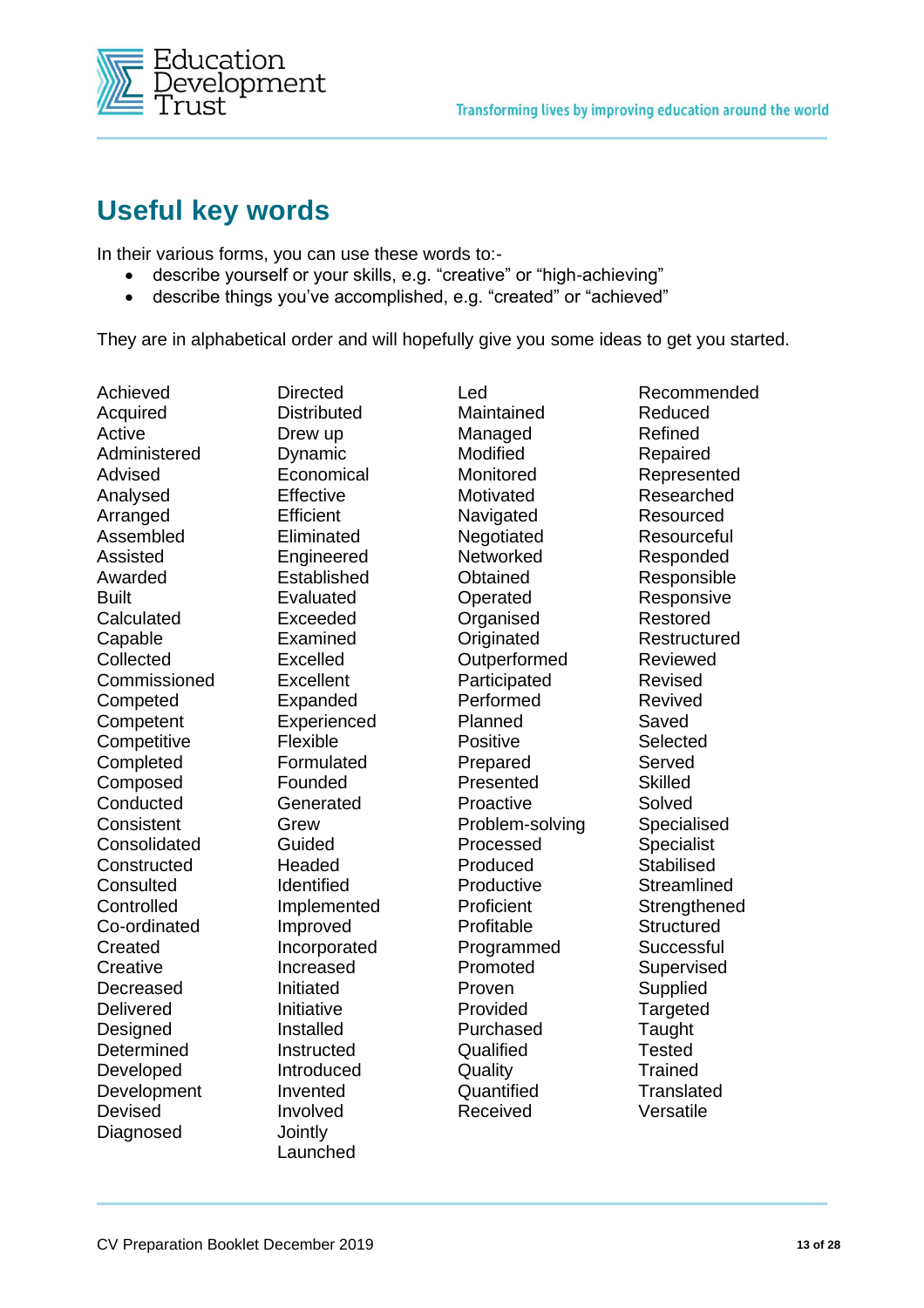

## **CV Examples - Chronological**

#### **JANE HUGHES**

201, Tennis Court, London SW1 07783xxxxx / 01234 56xxxx/ jhughes@internet.com JHughestrainerlinkedin/com

#### **Profile**

A proactive and enthusiastic Training and Development professional with extensive, proven expertise in learning and development, from initial needs assessment through to design, facilitation and management of programme delivery. Has creativity and vision to initiate new ideas and implement innovative approaches to supporting business development through strategic planning and direction. With a background in Marketing, commercially aware with strong organisational skills, I am able to deliver effective, innovative and sustainable training solutions.

#### **Professional Experience**

#### 2009 – To date **Training and Development Solutions, Preston Training and Development Consultant**

- Design and delivery of graduate business and marketing programmes, including development of course materials
- Strategic input into organisation development and proposals for European Funding
- Design and development of commercial training resource pack in career management skills
- Market research and analysis; production of business plan to inform further product development
- Consultancy advice concerning marketing strategy within the organisation
- Creative input into the design of an interactive game within new website
- Mentoring support for graduates to develop high-level skills in presentation and interview skills

#### 2008 – 2009 **Royal Navy and Royal Marines, Portsmouth, Hants Advertising Executive – Recruitment**

- Organised, co-ordinated and produced a recruitment advertisement for television
- Managed £4 million advertising budget to ensure recruitment campaign targets were met
- Provided creative direction for advertising agencies, Young and Rubicam and Saatchi & Saatchi, to develop press advertisements for recruitment campaigns
- Strategic analysis of responses to advertising to inform future decision-making, budget allocation and to identify trends
- Development of press releases and reports in response to minister's questions and Armed Forces developments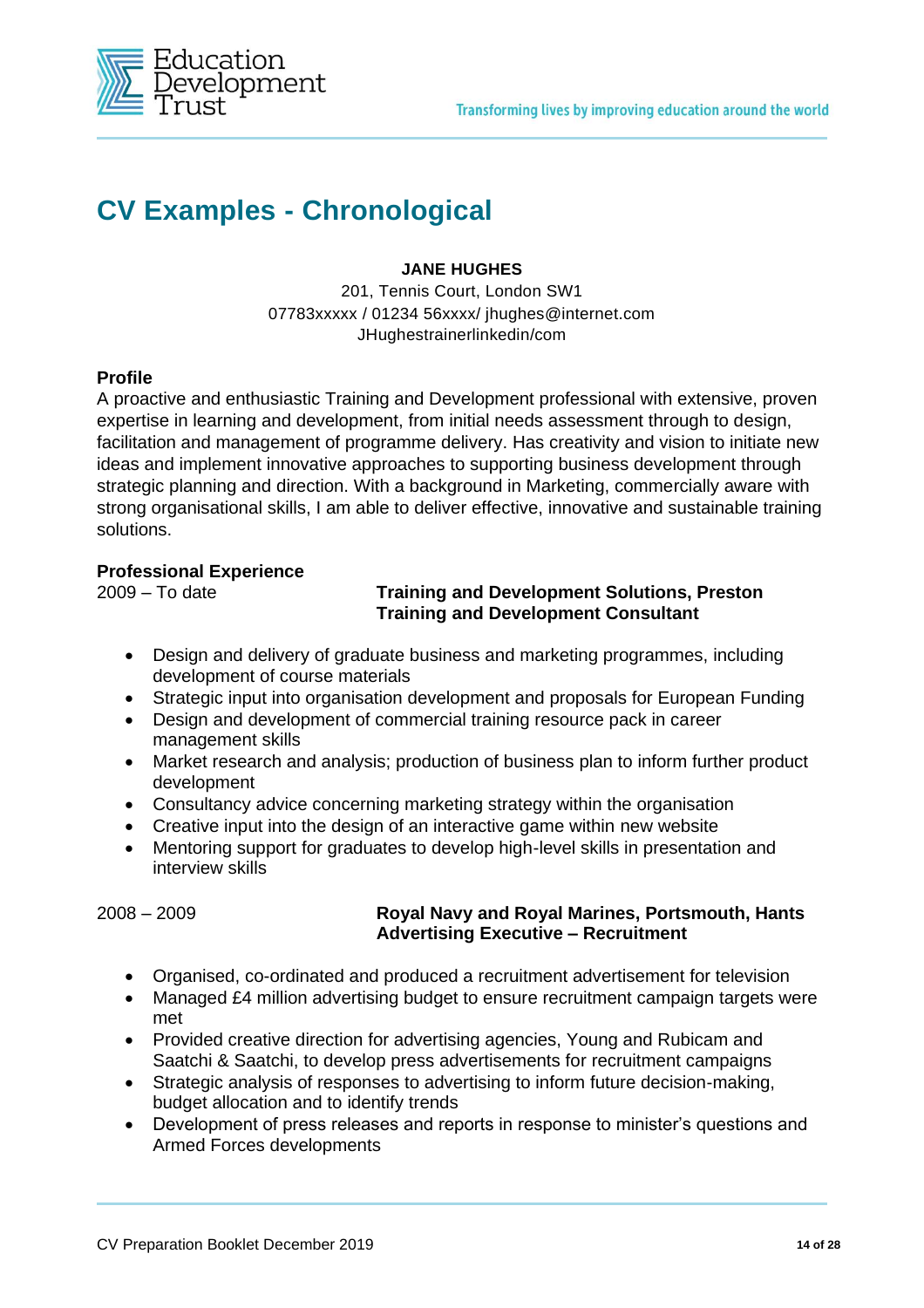

#### 2006 – 2008 **North East Museums Service, Newcastle Training Manager**

- Training needs analysis undertaken across ninety-five museums and galleries covering a wide range of skills and competencies within existing staff structures and linked to nationally recognised qualifications. Subsequent production of Training and Development Plan to fulfil learning objectives within each organisation.
- Design and delivery of management training course providing the opportunity for sharing best practice and mentoring for individuals
- Organised and managed the design and delivery of a training conference in Budapest, Hungary – a six-day intensive training course for museum professionals in management, marketing and business skills

2005 – 2006 **Graduates into Employment Unit, University of Liverpool Training and Development Consultant** 

- Design and delivery of training modules for innovative course in Marketing and Business skills for graduates
- Design of project within training course to enhance key skills of graduates and attract commercial interest

| $2003 - 2005$ | <b>International Business and Management Centre, Wirral</b> |
|---------------|-------------------------------------------------------------|
|               | Lecturer                                                    |

- Design and delivery of modules within GNVQ and BA syllabus in marketing and business skills
- Development of key skills and competencies for each student through skills analysis and mentoring

#### **Education and Training**

| Professional:      | Chartered Institute of Marketing Diploma<br>Included Marketing Communications and Planning Strategy             |
|--------------------|-----------------------------------------------------------------------------------------------------------------|
| Degree:            | BA (Hons) Public Administration and Management - 2:1<br>Majored in Marketing, NHS Management, European Politics |
| A Levels:<br>GCSE: | English Literature, Politics, General Studies<br>Ten subjects including English and Maths                       |

#### **Interests**

Keen interest in photography and film-making. Currently renovating and redecorating my house. Member of local gym.

#### **Personal Information**

Full clean driving licence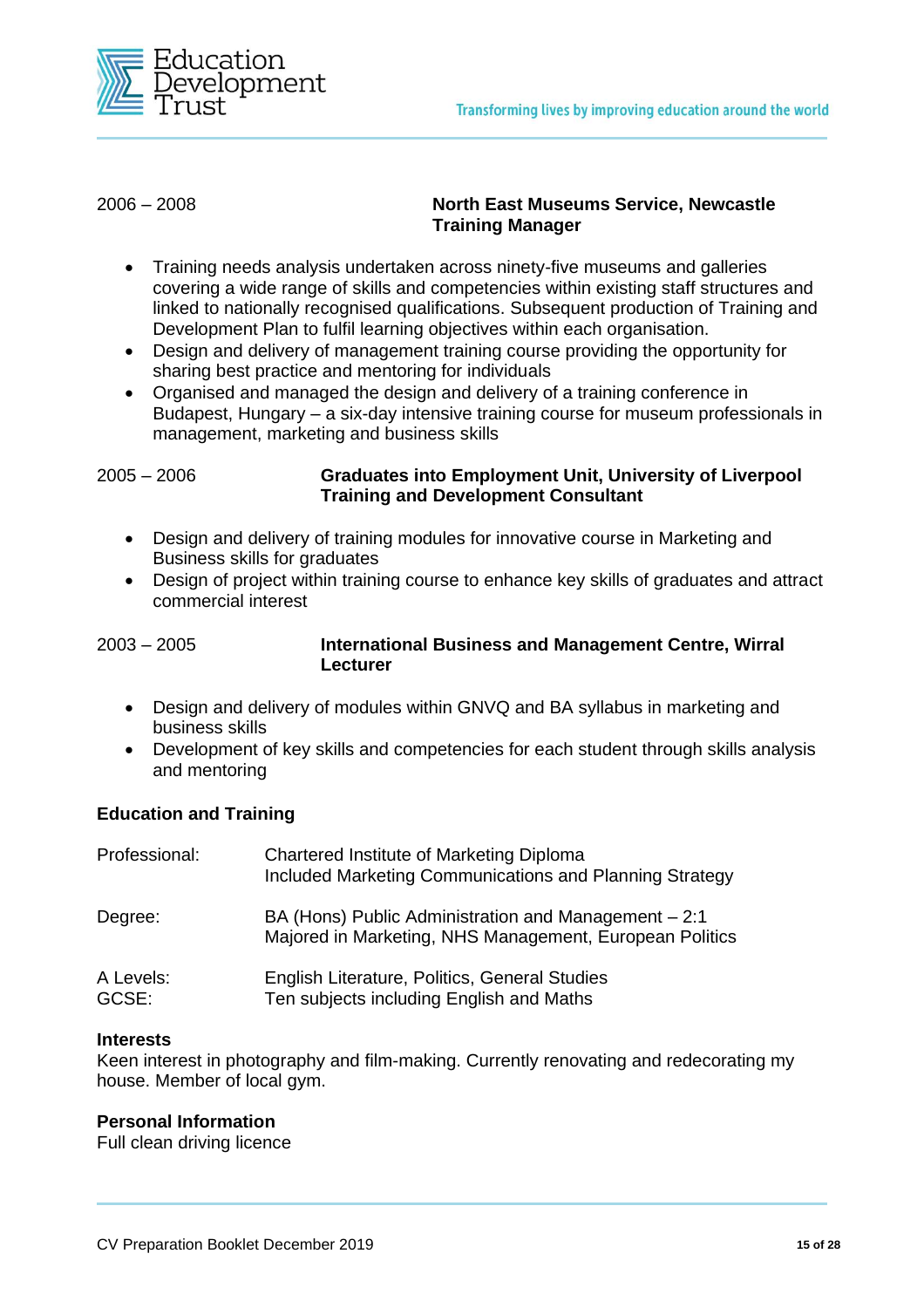

#### **ALAN PARKER**

Newcastle, NE11 T. 0191 206xxxx M.07825 36xxxx [alanparker33@hotmail.com](mailto:alanparker33@hotmail.com)

A knowledgeable Food Production Supervisor, used to leading a team within a fast paced, food production environment, ensuring that production volumes are delivered within quality specifications and maximising individual contributions to deliver a strong team performance. Experienced in monitoring KPIs on a daily basis and with intermediate food hygiene, basic HACCP training and Metal Detection Tier B Training. Versatile and adaptable; embraces change and new challenges.

#### **Skills**

- Develops and implements plans to reduce waste
- Ensures labour force deployment is balanced so that key service targets are achieved
- Promotes a culture of continuous improvement, identifying opportunities to increase capacity or efficiency
- Actively promotes and participates in the development of a safety culture on site by identifying and implementing corrective actions
- Promptly investigates key issues and resolves or communicates as appropriate
- Qualified counterbalance fork lift truck driver

### **Career History**

#### **Production Supervisor Swafield Prepared Foods Ltd 2010 - Present**

- Re-wrote training manuals for packaging processes and use of machinery including all cleaning procedures. Trained new and existing staff in all these processes and assessed staff progress
- Programmed production machinery to accept the correct quantities of raw ingredients to meet production needs
- Monitored and regulated the speed and temperature of production machinery to meet company specifications and quality standards
- Weighed and measured product, logged results into a computer and adjusted production machinery to regulate the size of the end product
- Gained promotion to Production Supervisor, having worked as a Flow Wrap Operator between 2001 – 2006 and a Packer between 1999 – 2001

#### **Painter and Decorator Self Employed 2005 – 2010**

- External and internal painting and decorating work for corporate and private clients
- Also employed in temporary roles for short periods to maximise income during this period and had a short period of unemployment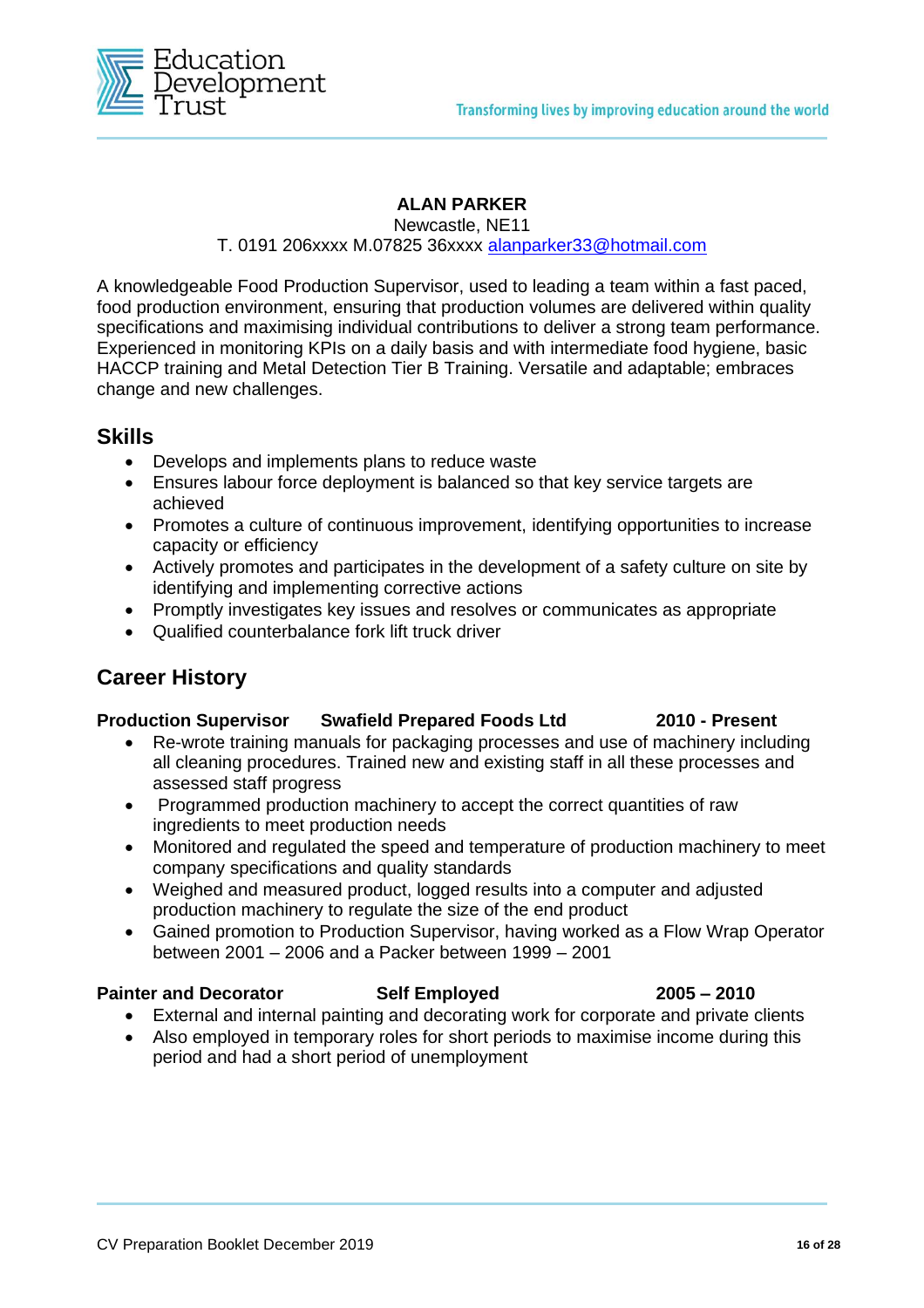

### **Qualifications and Training**

NVQ Level 3 in Food Production RTITB Fork Lift Licence (counterbalance) In-house courses: Basic Food Hygiene, Metal Detection Tier B Training, Hazard Analysis and Critical Control Points (HACCP) Chemical Handling, Ladder Safety, Harness Safety, Fire Extinguishers

### **Additional Information**

Member of Middleton Mere Angling Club I hold a full, clean UK driving licence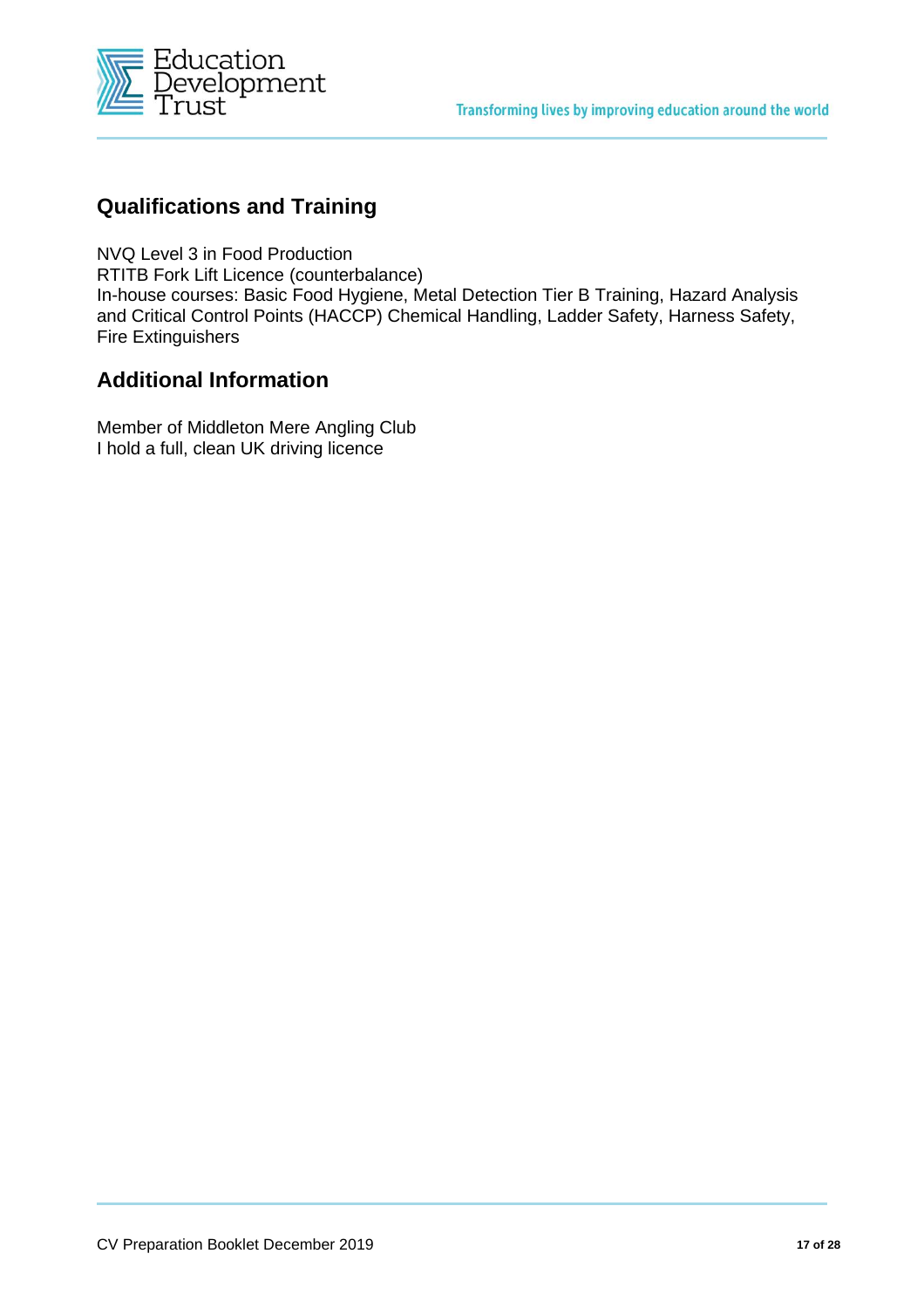

#### **John Smith 3, Sun Drive, Sunderland SU1 Mobile: 07844 997xxxx Email: johns@email.com**

#### **Personal Profile**

A caring and patient individual with good interpersonal skills. Approachable and able to build effective working relationships. Works in an organised and efficient way. Excellent face to face people skills and experience in working with the general public. Keen to develop a career working within an adult social care setting.

#### **Key Skills**

- Patient and sensitive to the needs of others
- Reliable with a flexible approach to working hours
- Able to prioritise and multi-task
- Good awareness of Health, Safety and First Aid
- Accuracy with written records

#### **Career History**

#### **2014 – 2016 Events Organiser Age UK (Stockton)**

Assisting in organising a range of activities and events for older adults throughout the community. Voluntary role – two days and one evening per week.

#### **2009 – 2016 Career break**

Home and Family responsibilities, employing a wide range of transferable skills such as organising, communicating, planning and attention to detail.

#### **2005 – 2009 Retail Assistant, Next (Middlesbrough)**

- Dealing with customer enquiries and giving information/direction as needed
- Processing payments through the till point
- Providing an excellent standard of customer service
- Stock replenishment and rotation depending on the season and company promotions

#### **Training & Education**

Working towards an NVQ Level 2 in Health and Social Care Completed the Next Customer Service Programme with Merit Achieved a good standard of secondary education at Stockton High School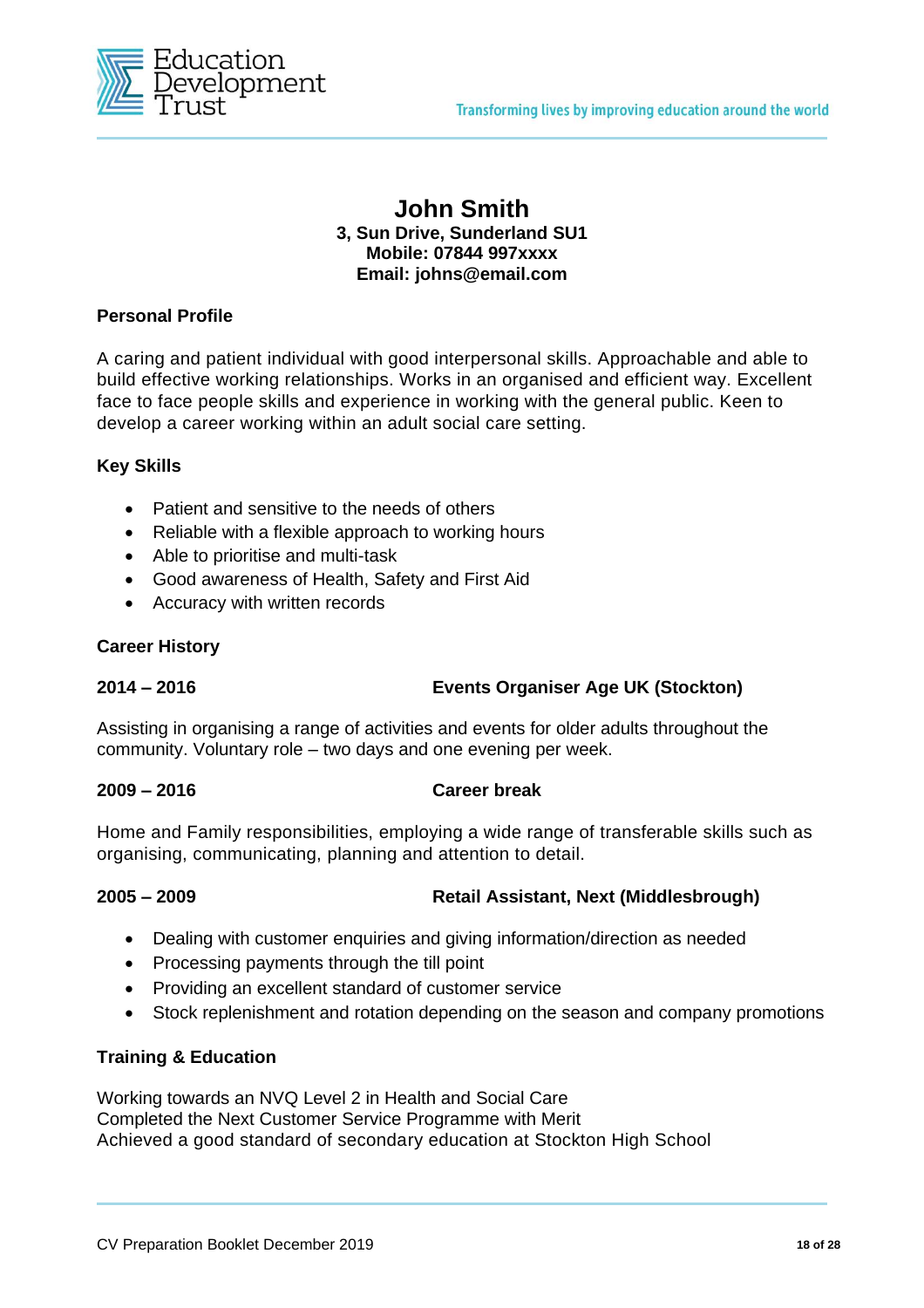

## **CV Examples – Functional/Skills Based**

### **Sam McEden**

Birmingham, B67 01233 67xxxx/ 07654 32xxxx **[SamMcEden@hotmail.com](mailto:SamMcEden@hotmail.com)**

#### **Profile**

Experienced Personal Assistant with strong organisational and administrative skills and excellent IT skills. An efficient and supportive professional accustomed to prioritising a demanding workload under pressure. Discreet and personable with good communication skills at all levels. Having a good eye for detail, I pride myself on providing high standards of support.

#### **Information Technology Skills**

- Advanced level MS Office: Word, Excel, PowerPoint, Outlook, manage online diary and emails
- Shorthand and typing typing speed 60 wpm, audio 60 wpm.
- Database administration

#### **Communication skills**

- Reception duties greeting visitors, screening phone calls and handling enquiries
- Meetings setting up agenda and taking minutes
- Letter writing, reports and presentations

#### **Organisational and Administrative Skills**

- Strong time management with the ability to multitask, prioritise and meet deadlines
- Diary management for busy teams of staff in the medical and public sectors.
- Arranging meetings and booking customer appointments.
- Supervising the work of other administrative staff
- Setting up systems to file and record work, both electronic and paper

#### **Experience**

| Birmingham Royal Hospital | <b>Medical Secretary</b>           | 2008-2016 |
|---------------------------|------------------------------------|-----------|
| Birmingham City Council   | Secretary                          | 2005-2008 |
| Johnson's Packaging       | <b>PA/Administrative Assistant</b> | 2001-2005 |

#### **Training and Qualifications**

NVQ Level 4 Business and Administration 3 GCSEs Grade B, CSE English Grade 1

#### **Additional Information**

Sea Cadets – Assistant Leader – assists in running a local group. Sports – swimming, running and keep fit.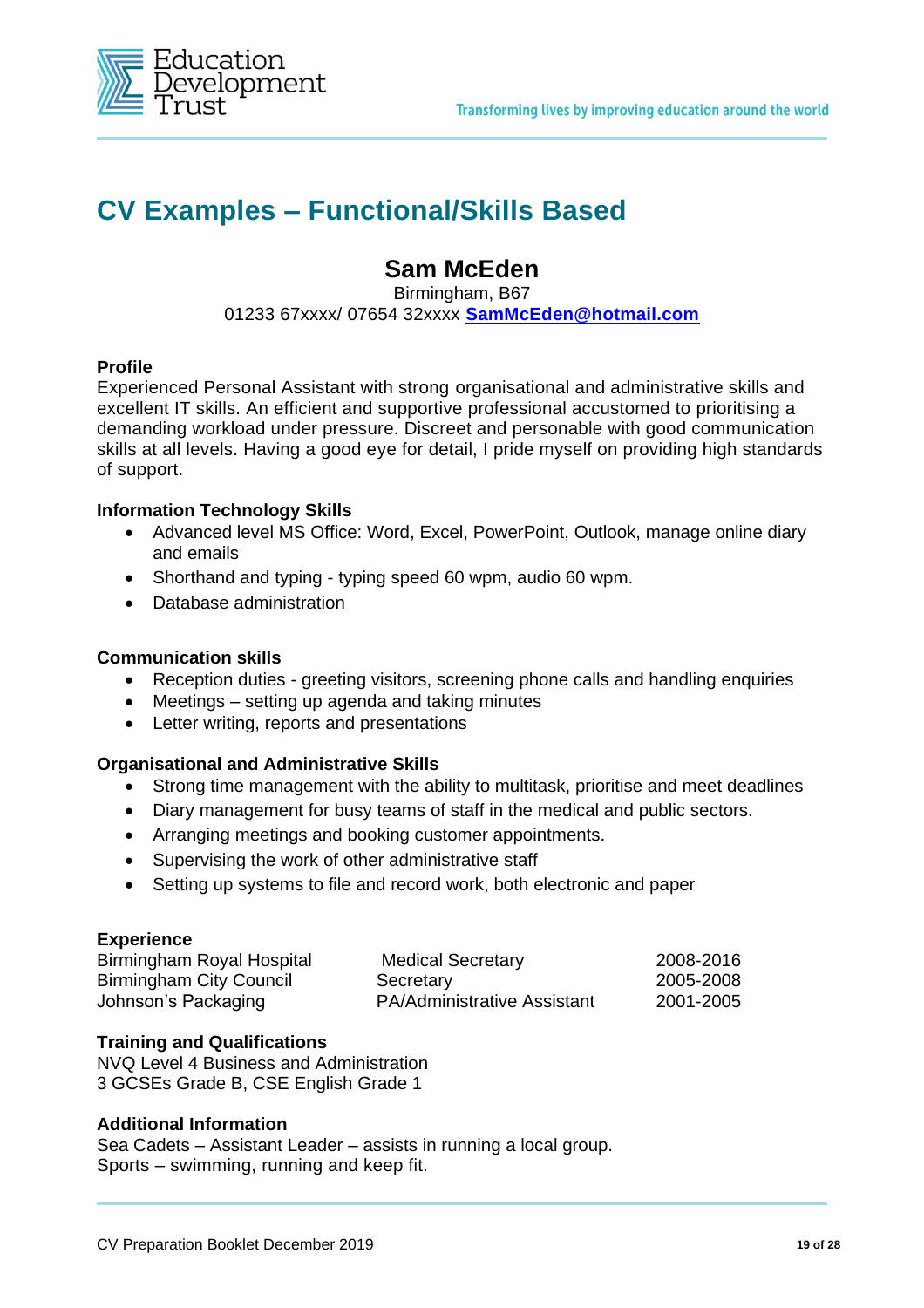

#### **William Miller**

Co Durham, DH2 Tel: 0191 211 xxxx Mob: 07771 77xxxxx **Email: [willmiller@email.com](mailto:willmiller@email.com)**

### **Personal Profile**

A motivated, adaptable and responsible graduate, seeking an entry-level position in fundraising which will use the organisational and business skills developed through own internship and volunteering roles. As an undergraduate successfully combined studies with work and other commitments, demonstrating self-motivation, organisation and being able to work under pressure. Possessing a clear, logical mind with a practical approach to problem solving and a drive to see things through to completion.

#### **Achievements**

- First class honours degree in Business and Finance
- Short-listed for Graduate of the Year 2016 at the University of Sunderland
- Participant on the first youth exchange programme between Britain and Thailand
- Assistant Team Leader with the Prince's Trust Volunteers

#### **Skills**

#### *Organisational:*

- Co-ordinated 15 work placements and a residential week for the Prince's Trust programme.
- Fundraised £7500 for the VSO exchange programme and secured radio and newspaper coverage.
- Organised a residential team weekend with a £1200 budget for the VSO programme.

#### *Communication:*

- Prepared and delivered presentations while on VSOs international exchange programme.
- Built relationships with staff and participants from all backgrounds and levels while Assistant Team Leader with the Prince's Trust.
- Wrote many news articles for University Radio station.

#### *Information Technology:*

- Studied ICT from its use in data processing to its impact on competitive advantage.
- Experience of preparing financial accounts and budget forecasts.

#### **Qualifications**

#### **BA (Hons) Business Studies and Finance First Class Degree**

**3 A levels –** English, Business Studies and French

**9 GCSEs Grades A-C** including English, Mathematics, French, Business Studies, Geography, **Economics**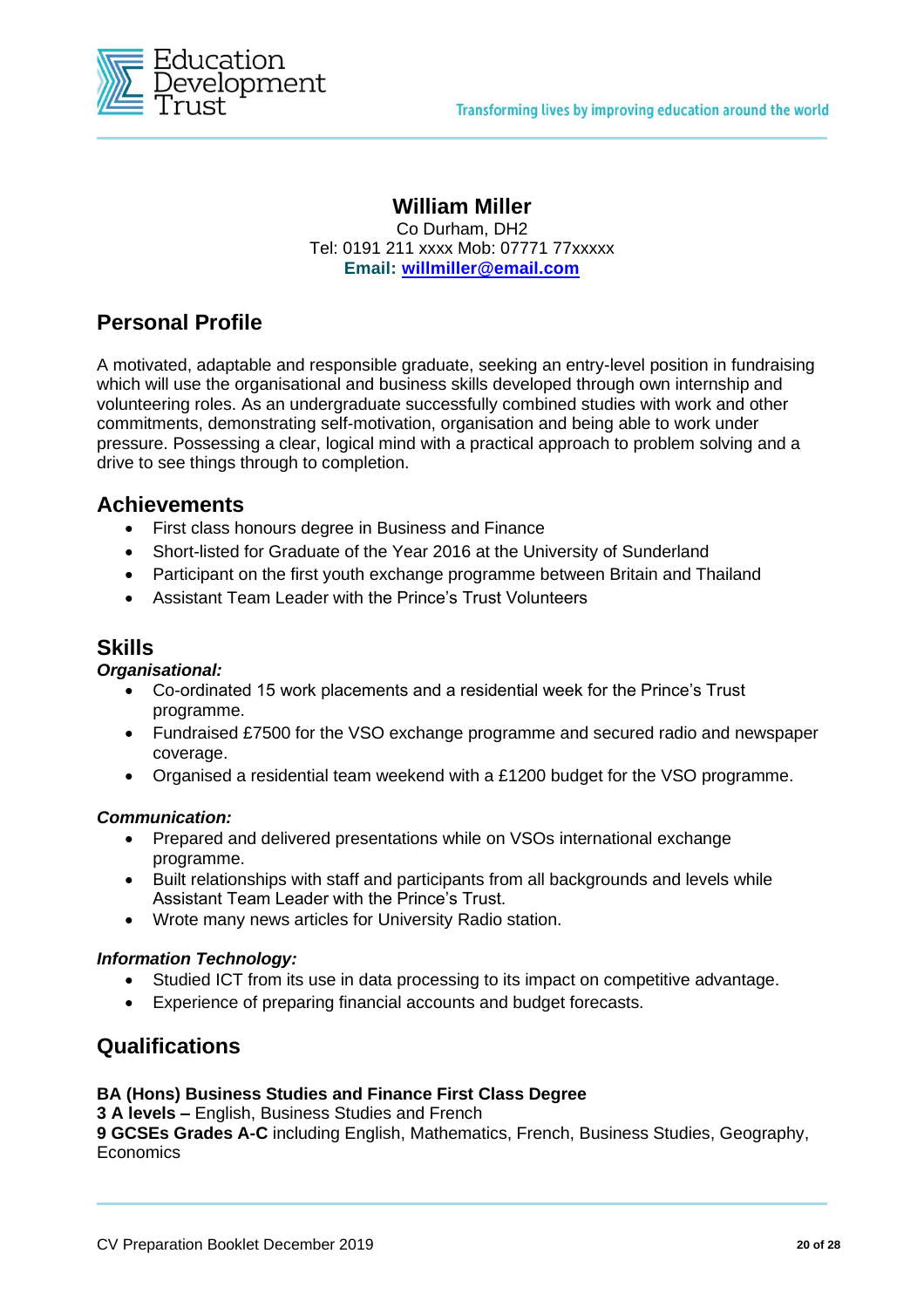

#### **Work Experience**

2015 UK Finance Ltd Finance Internship 2014 Prince's Trust Volunteers Volunteer and Assistant Team Leader 2013 Voluntary Services Overseas International Volunteer

#### **Interests**

I enjoy outdoor pursuits, mainly abseiling and rock climbing. Another big interest of mine is community development work in developing countries.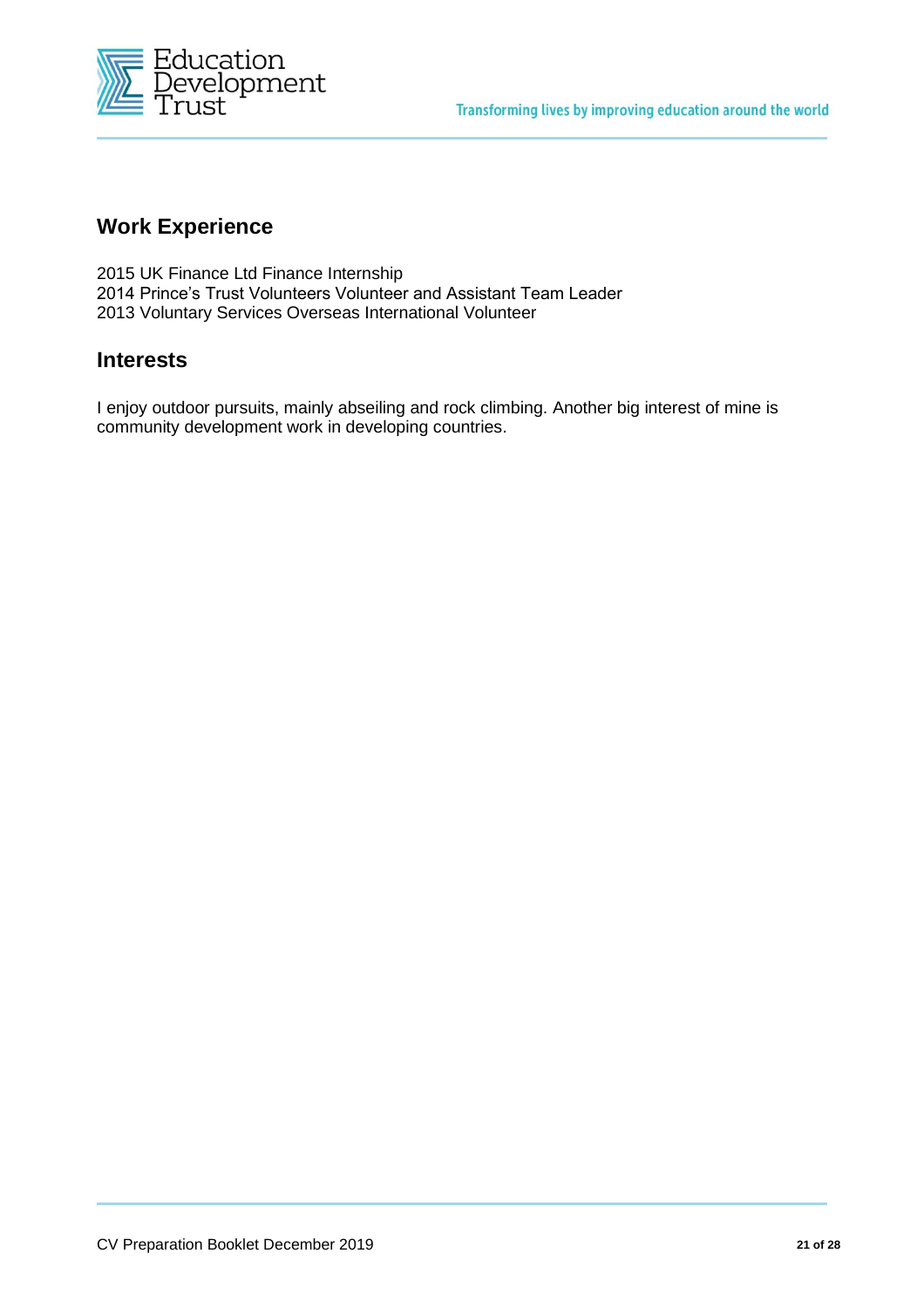

### **JAMES MILES**

Middlesex, NW21 01233 67xxxx/ 07654 32xxxx jmiles@hotmail.com

## **Personal Profile**

A dependable warehouse worker with experience in stock systems, picking and packing orders, loading goods for dispatch, and keeping paperwork up to date. An excellent safety record, with specific training in safe lifting and manual handling techniques.

#### **Achievements**

- 100% attendance record and clean safety record
- Employee of the Year (Smiths) 2015
- Nominated first aider at Northern Stores and Smiths Ltd

#### **Skills**

#### **Practical Skills**

- Planning and organising own work area logically and methodically
- Taking delivery of goods and checking against inventory records
- Weighing and labelling orders ready for dispatch
- Stock rotation and stock control experience
- Health, Safety, First Aid and Manual Handling

#### **IT Skills**

- Use of the SAP Inventory computer system
- ITQ Level 1 trained

#### **Teamwork and Flexibility**

- Experience of shift working (including evenings and weekends)
- Helping new members of staff during their induction
- Ensuring dispatch deadlines were achieved by working as a team

### **Employment Summary**

| $2013 - 2016$ | Warehouse Operative Smith | Depot Ltd           |
|---------------|---------------------------|---------------------|
| 2010 - 2013   | <b>Packing Operative</b>  | Northern Stores Ltd |

### **Qualifications**

- St John's Ambulance First Aid Renewed 2015
- HSE Manual Handling and Safe Lifting 2013
- Health & Safety in the Workplace 2013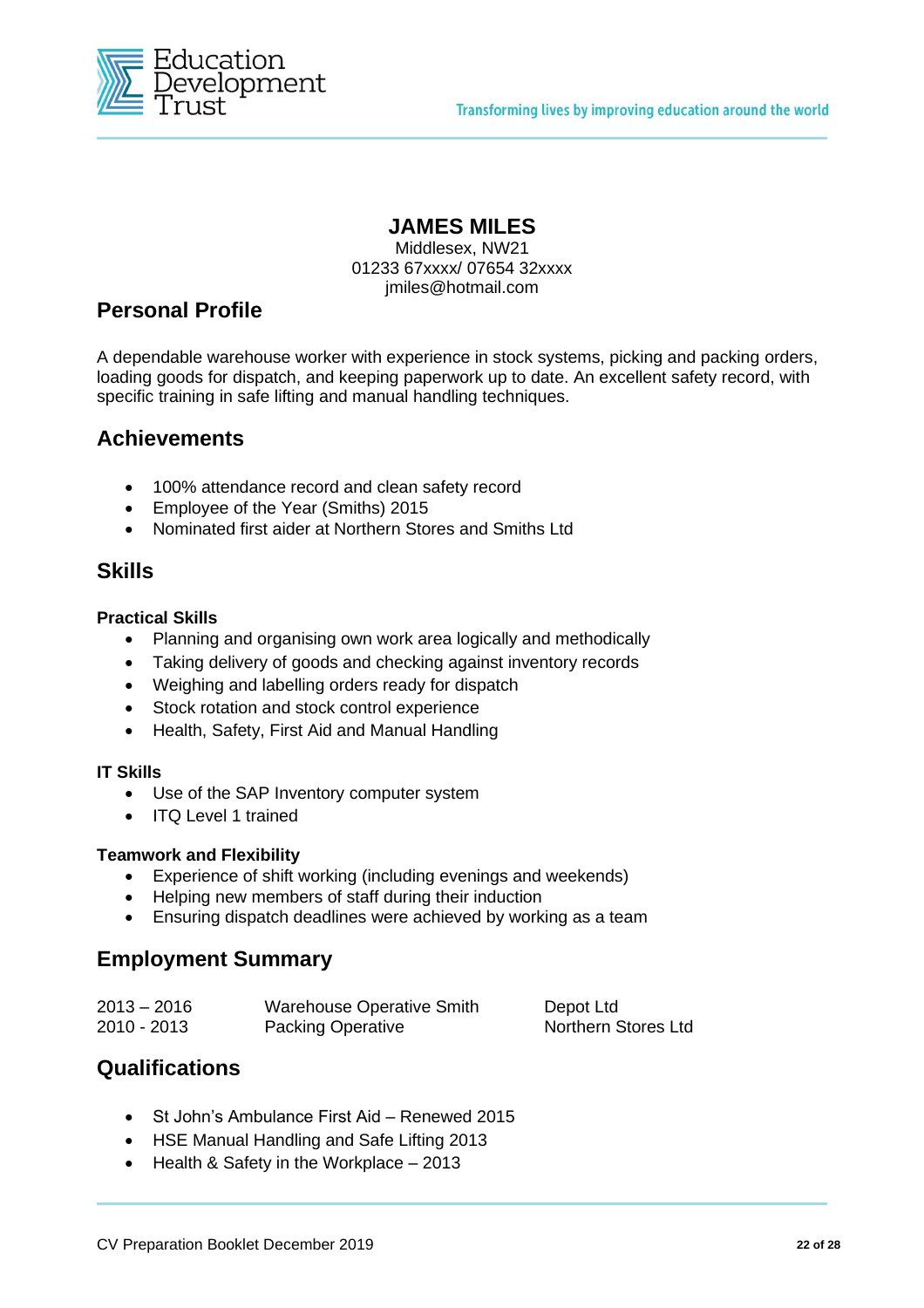

### **Additional Information**

- I coach a local football team of 9-11 year olds
- I am a member of a local running club and run competitively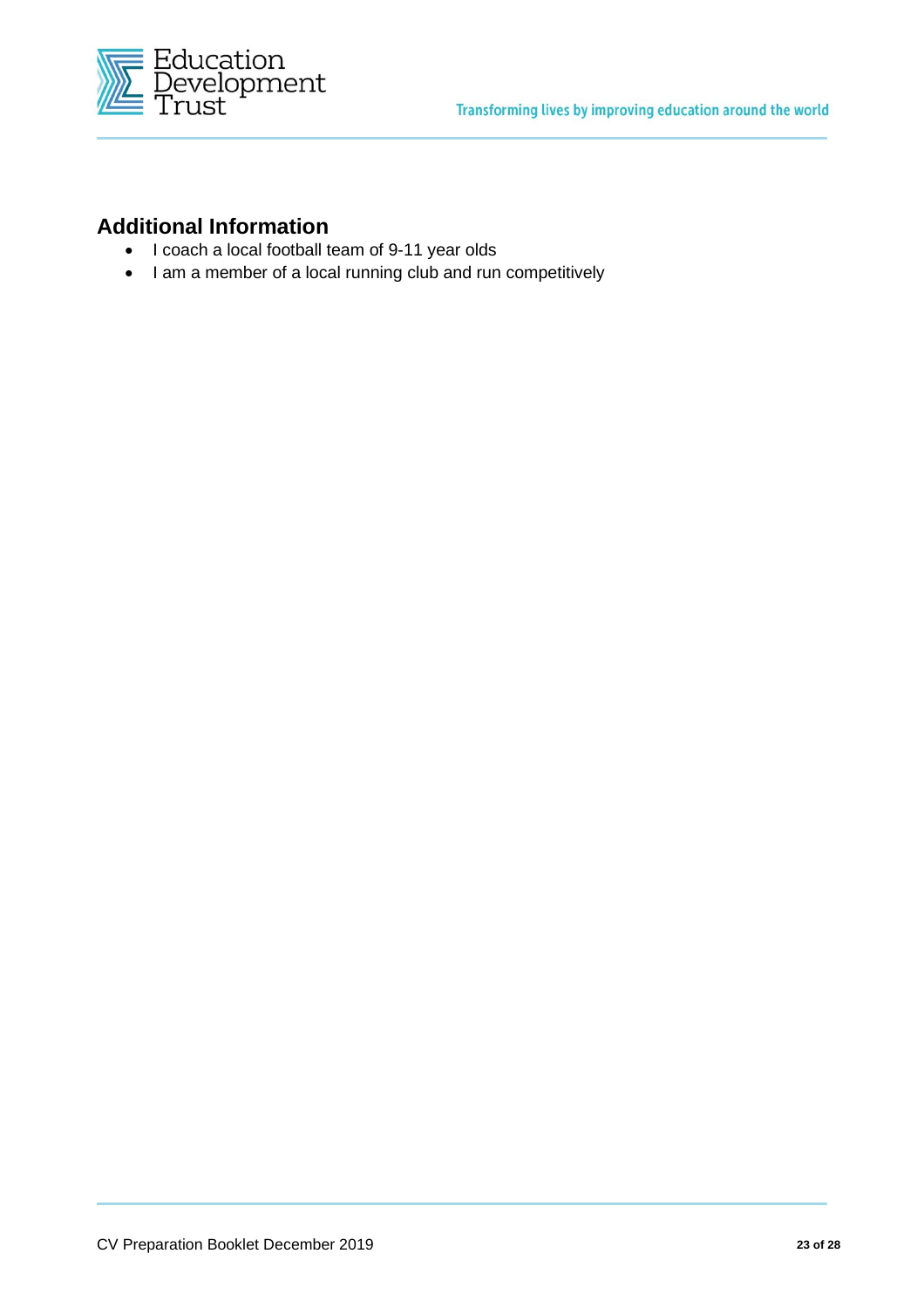

## **Mandy Smith**

1 The Lane, Godalming, Surrey, GU1 3SY Telephone: 01234 xxxxx Mobile: 077xxxxxxxxxxxxx Email: [mandysmith@net.com](mailto:mandysmith@net.com)

#### **Profile**

A caring and helpful person who enjoys meeting different types of people, having the ability to manage and prioritise a varied workload and enjoys the challenge of new tasks. Committed to customer satisfaction, whilst maintaining a high quality of service. Possessing an outgoing personality and able to work without supervision, self-motivated, always working to the best of abilities. Enthusiastic about learning skills and building on various experiences.

#### **Skills**

- Communication written and verbal, including face to face, over the phone and professional emails
- Time-management and prioritising workload to ensure daily tasks are completed to correct deadlines
- Organisational skills, able to plan and organise myself and others
- Able to handle multiple tasks with ease and precision
- Negotiating with professional bodies, able to discuss and obtain the requited outcome
- Managing conflict, the ability to adapt communication to the needs of others and actively listen
- Keeping calm under pressure, able to keep myself and others calm within pressured environments
- Excellent IT skills including Microsoft Word, PowerPoint and Excel

#### **Career History**

#### **2010 – Present – Raising a family**

- A full-time parent to my three children
- Managing the household budget to ensure bills are paid on a regular basis and on time
- Preparation of daily meals to meet with nutritional needs
- Organise time schedule to ensure all tasks of the day are completed
- Planning of frequent social, recreational and educational events
- Communicating and negotiating with schools and education associations to aid in development

#### **2014 – Present - Treasurer for the local Parent Teachers Association (PTA)**

- Working in a voluntary capacity with the PTA committee and the head teacher
- Day-to-day management of accounts, including issuing bills and receipts on behalf of the PTA and making payments
- Preparing and updating financial ledgers on a regular basis
- Completing banking transactions on a regular basis
- Organising floats for fundraising events, collecting and reconciling money raised at these events and report totals raised to the appropriate stakeholders
- To prepare and report financial statements at PTA Meetings
- To prepare a concise Financial Report for the Annual General Meeting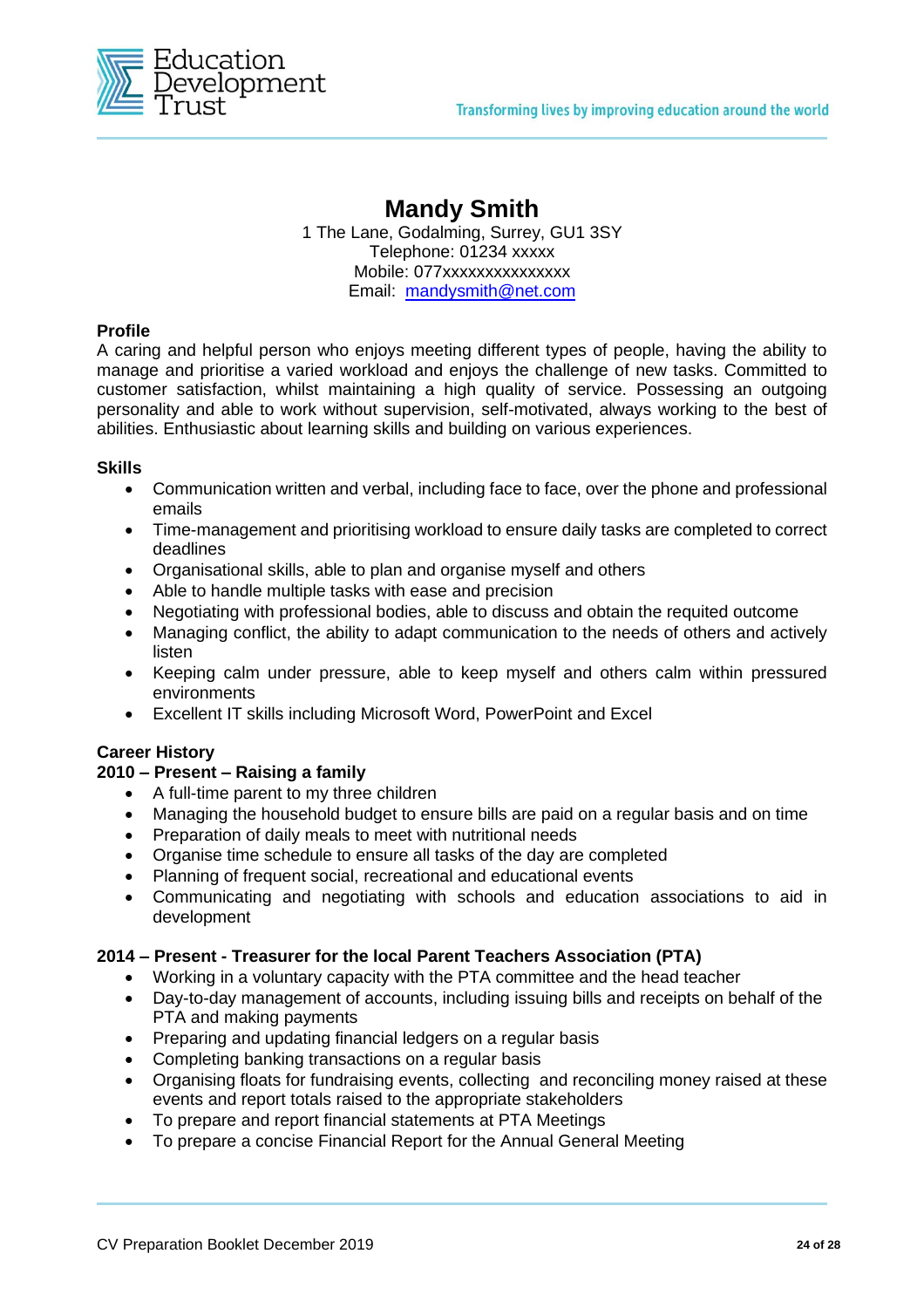

#### **Qualifications**

- Level 2 in Basic IT
- 8 GCSEs at grades A-C including English and Mathematics

#### **Training**

- Health and Safety
- Manual Handling
- Basic First Aid

#### **Hobbies**

Theatre trips, meals out with friends to try new cuisines, swimming and cycling with the family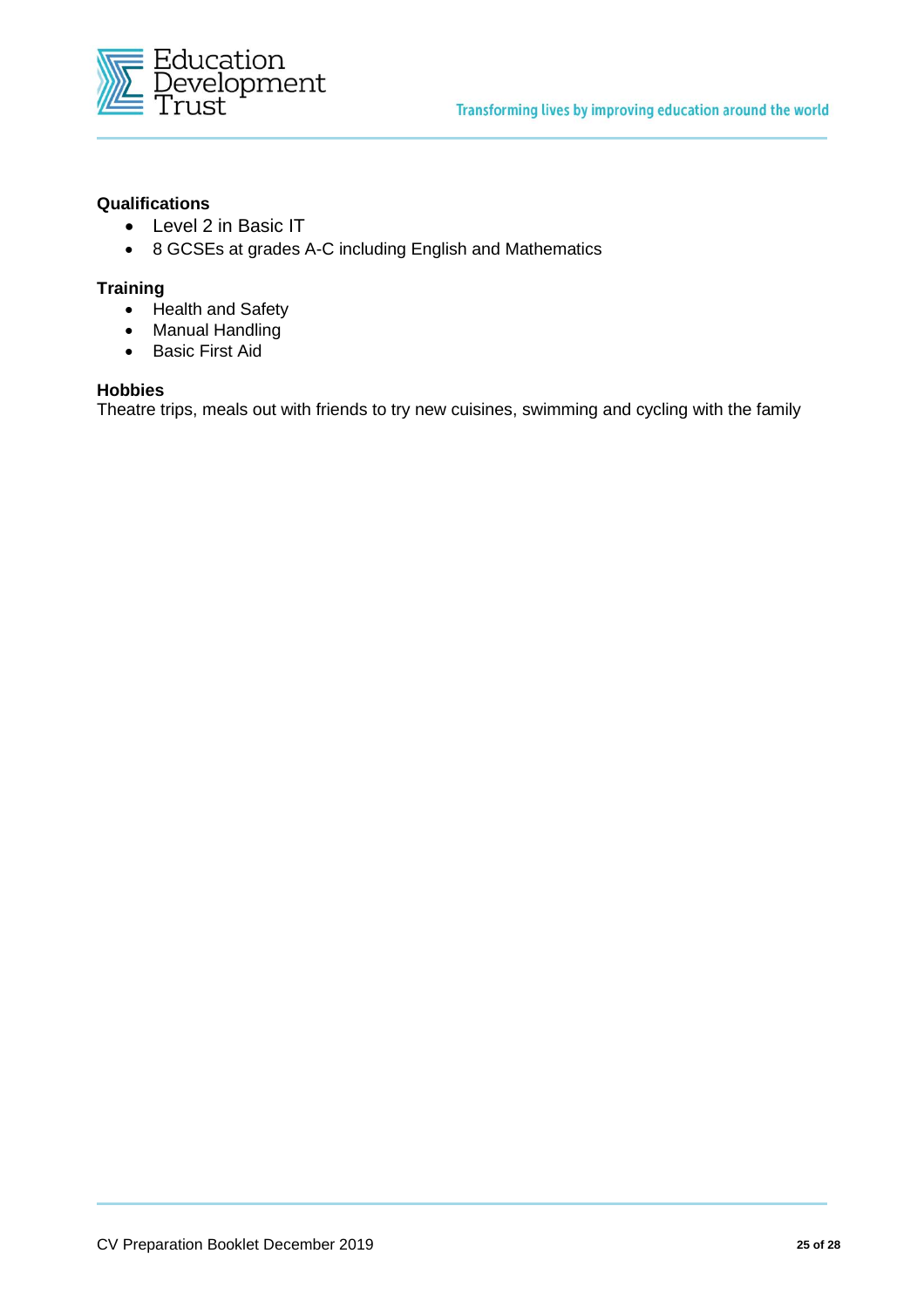

**Amanda Smith** Southampton, SO11 01234 xxxxxx 077 xxxxxxxxxx [amandasmith@net.com](mailto:amandasmith@net.com)

#### **Profile**

Business Management graduate who has proven ability to lead diverse teams to success. I communicate confidently and effectively at all levels and use my initiative to meet the highest of standards. Successfully combined my studies with part-time work and involvement at committee level with the University's student radio station. Commercial knowledge gained through an internship in the Marketing team at Southampton Solent University.

#### **Skills**

- Strong communication and interpersonal skills
- Excellent presentation, listening and consulting skills
- Can quickly prioritise jobs under pressure and anticipate the changing needs of customers
- An eye for detail, adopting a methodical approach to work tasks
- Experience complying with industry standards/legislation, company policy and procedure
- Able to research, present and interpret business and financial data
- Self-reliant, with proven time management and organisation skills

#### **Employment History**

#### **Marketing Internship**, **Southampton Solent University 2018 – Present**

- Accountable for managing the organisation and delivery of a careers fair for Technology students
- Provided admininstration support to the marketing team, including daily use of Microsoft Office (Word, Excel, Access, Powerpoint, Outlook) and internal databases
- Responsible for costing, estimating and planning the careers fair project
- Liaise with relevant internal staff as well as external stakeholders
- Delivered a presentation on the careers fair project to the University Management Team
- Created and update project progress reports, utilising Google Drive to ensure they are easily accessible to my team

#### **Events Manager, Radio Sonar 2015 - 2017**

- Successfully campaigned for this voluntary position, voted in by members two years running
- Achieved 40% increase in attendance on member events during my time there
- Instigated a (now annual) member survey to gather ideas and feedback for events
- Awarded the Vice-Chancellor's Gold Award for my dedication to the station
- Attend industry functions and seminars, representing the station and developing links
- Communicated with members through Social Media and email bulletins
- Ensured all events complied with the University's code of conduct and on-air events complied with Ofcom standards
- Worked in a team to successfully bid for a temporary FM licence one of only four student radio stations to do so in the 2016/17 academic year
- Collaborated with other University Societies to ensure cost-effective, well attended events